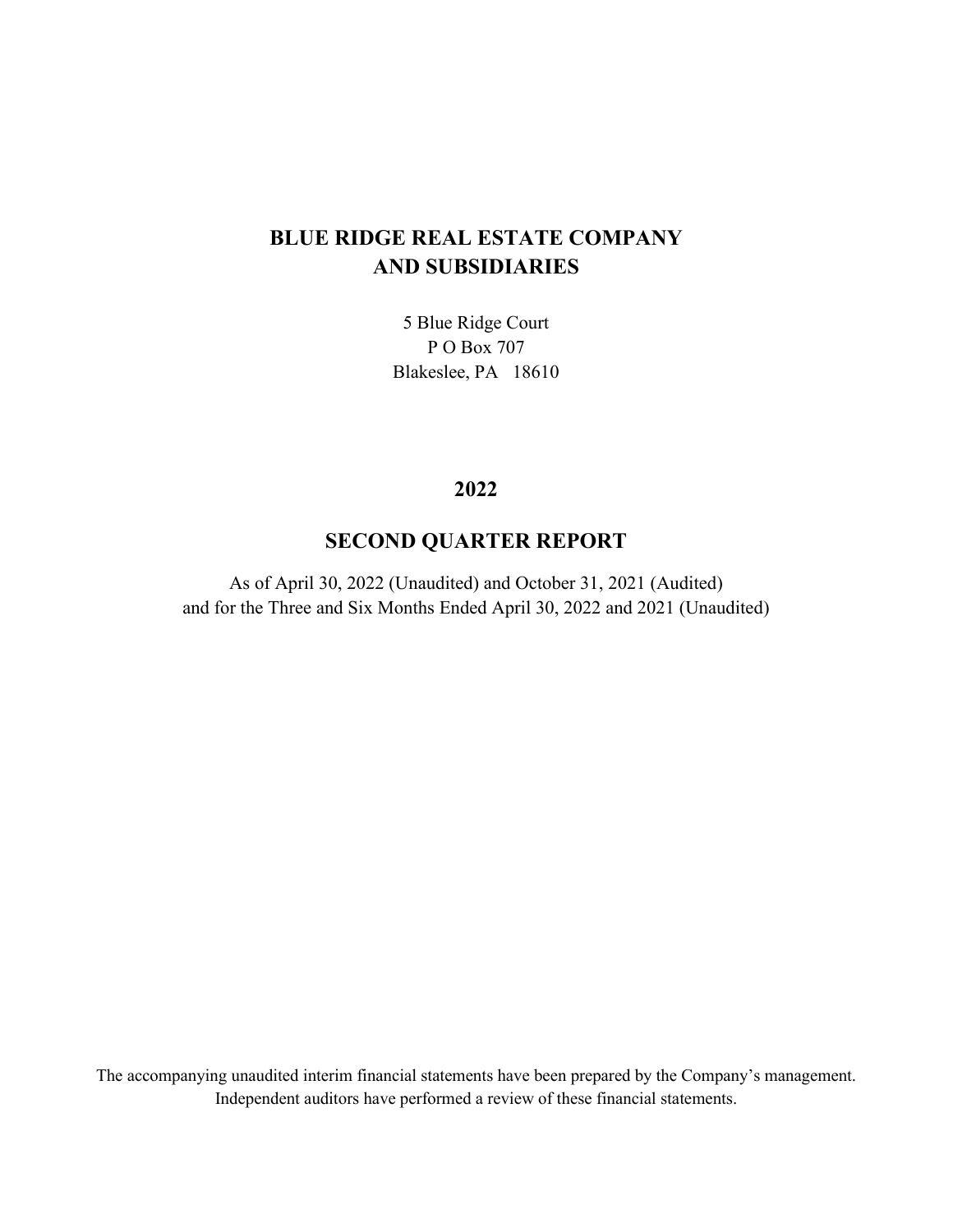# **Disclosure Statement Pursuant to the Pink Basic Disclosure Guidelines**

# **BLUE RIDGE REAL ESTATE COMPANY AND SUBSIDIARIES**

a Pennsylvania Corporation

5 Blue Ridge Court P O Box 707 Blakeslee, PA 18610

Telephone: 570-443-8433 Website[: www.brreco.com](http://www.brreco.com/) Email: [info@brreco.com](mailto:info@brreco.com) SIC code: 6500

# **Quarterly Report For the Period Ending: April 30, 2022** (the "Reporting Period")

As of April 30, 2022, the number of shares outstanding of our Common Stock was:

2,408,599

As of January 31, 2022, the number of shares outstanding of our Common Stock was:

2,408,599

As of October 31, 2021, the number of shares outstanding of our Common Stock was:

2,408,599

Indicate by check mark whether the company is a shell company (as defined in Rule 405 of the Securities Act of 1933 and Rule 12b-2 of the Exchange Act of 1934):

 $Yes: \Box$  No:  $\boxtimes$ 

Indicate by check mark whether the company's shell status has changed since the previous reporting period:

 $Yes: \Box$  No:  $\boxtimes$ 

Indicate by check mark whether a Change in Control of the company has occurred over this reporting period:

 $Yes: \Box$  No:  $\boxtimes$ 

#### **1) Name and address(es) of the issuer and its predecessors (if any)**

The name of the issuer is Blue Ridge Real Estate Company ("Blue Ridge", the "Company", "we", "our," or "us").

Blue Ridge Real Estate Company was incorporated in Pennsylvania on August 8, 1911 and its current standing in Pennsylvania is active.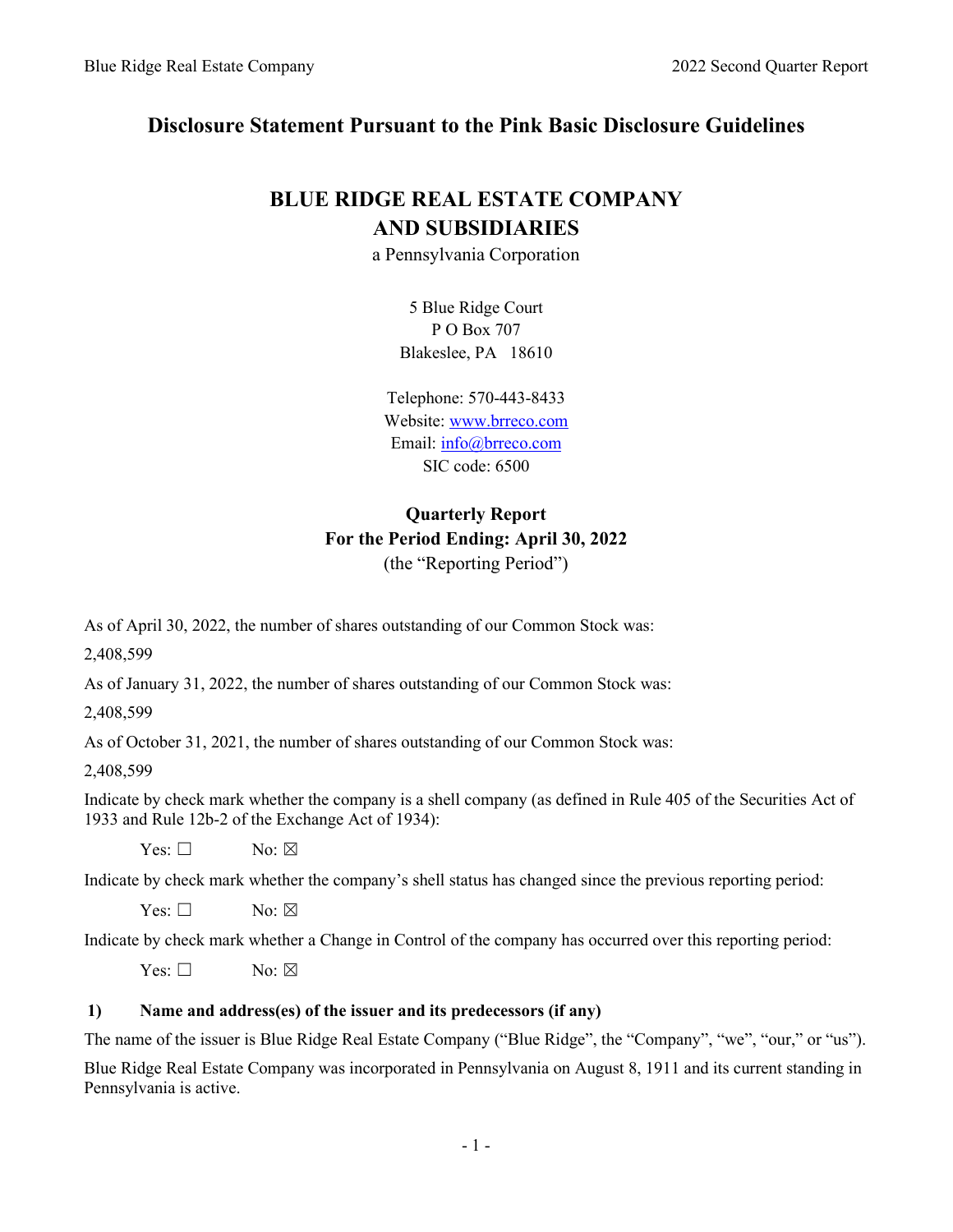Describe any trading suspension orders issued by the SEC concerning the issuer or its predecessors since inception: None.

List any stock split, stock dividend, recapitalization, merger, acquisition, spin-off, or reorganization either currently anticipated or that occurred within the past 12 months: None.

The address(es) of the issuer's principal executive office: 5 Blue Ridge Court, P O Box 707, Blakeslee, Pa 18610.

The address(es) of the issuer's principal place of business: *Check box if principal executive office and principal place of business are the same address:*  $\boxtimes$ 

Has the issuer or any of its predecessors been in bankruptcy, receivership, or any similar proceeding in the past five years?

 $Yes: \Box$  No:  $\boxtimes$ 

#### **2) Security Information**

| Trading Symbol:                                  | <b>BRRE</b>                    |
|--------------------------------------------------|--------------------------------|
| Exact title and class of securities outstanding: | Common Stock                   |
| CUSIP:                                           | 096005301                      |
| Par or Stated Value:                             | \$0.30 per share               |
| Total shares authorized:                         | 6,000,000 as of April 30, 2022 |
| Total shares outstanding:                        | 2,408,599 as of April 30, 2022 |
| Number of shares in the Public Float:            | 983,446 as of April 30, 2022   |
| Total number of shareholders of record:          | 113 as of April 30, 2022       |

#### **Transfer Agent**

Name: American Stock Transfer & Trust Company, LLC

Phone: 800-937-5449 or 718-921-8124

Website: [www.astfinancial.com](http://www.astfinancial.com/)

Email: [help@astfinancial.com](mailto:help@astfinancial.com)

Address: Operations Center, 6201 15th Avenue, Brooklyn, NY 11219

Is the Transfer Agent registered under the Exchange Act?  $Y$ es: ⊠ No: □

#### **3) Issuance History**

The Company has not issued any shares of the Company's common stock in exchange for services during the past two completed fiscal years or any subsequent interim period.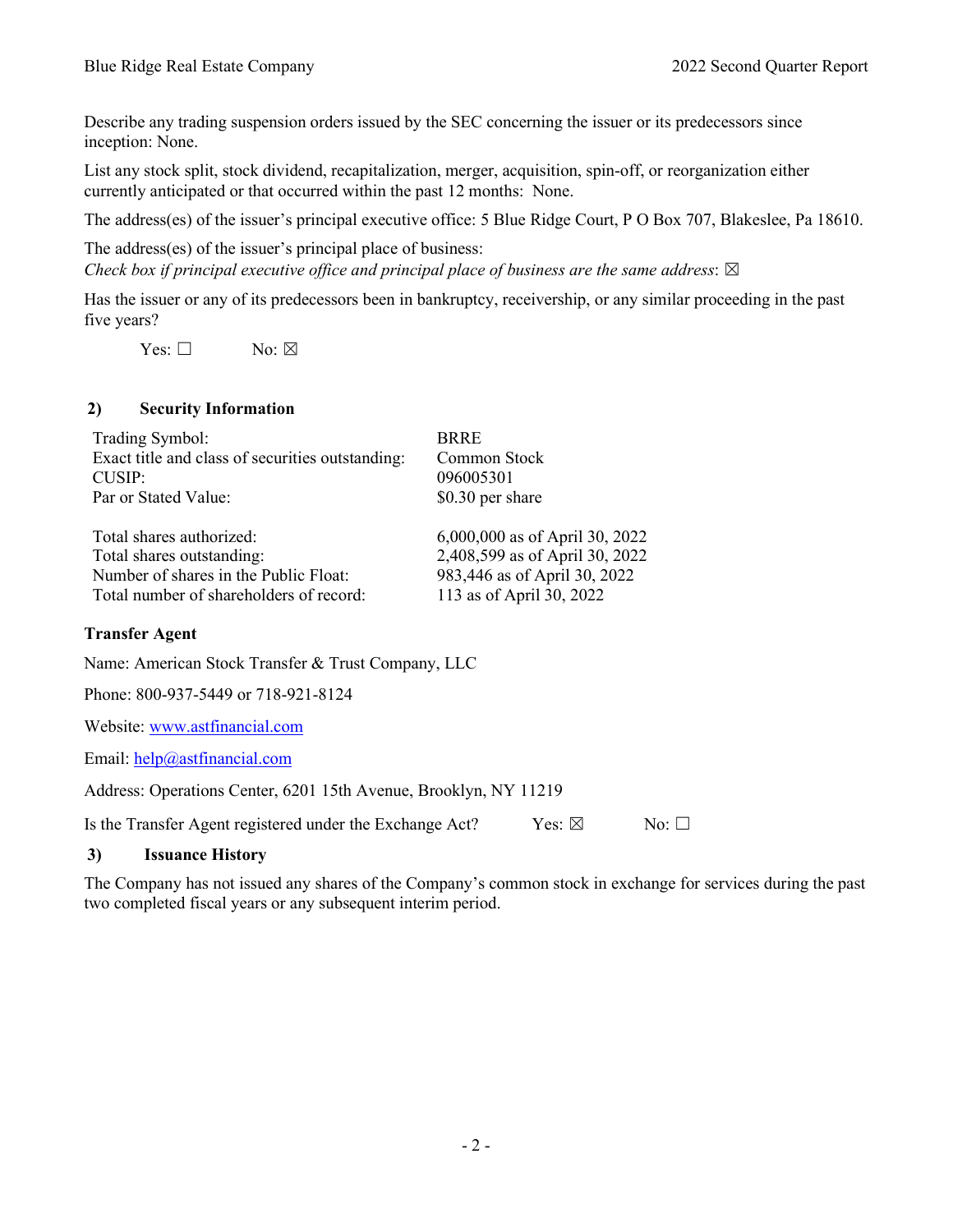# **A. Changes to the Number of Outstanding Shares**

Check this box to indicate there were no changes to the number of outstanding shares within the past two completed fiscal years and any subsequent period:

| Number of Shares<br>outstanding as of<br>November 1, 2019<br>Opening Balance:<br>Common:2,427,368<br>Preferred: 0 |                                                                                                        |                                                 |                        |                                                                           |                                                                                                                      |                                                                                                                                       |                                                                                                                                      |                                                        |                                                     |
|-------------------------------------------------------------------------------------------------------------------|--------------------------------------------------------------------------------------------------------|-------------------------------------------------|------------------------|---------------------------------------------------------------------------|----------------------------------------------------------------------------------------------------------------------|---------------------------------------------------------------------------------------------------------------------------------------|--------------------------------------------------------------------------------------------------------------------------------------|--------------------------------------------------------|-----------------------------------------------------|
| Date of<br>Transaction                                                                                            | Transaction<br>type (e.g.<br>new<br>issuance,<br>cancellation,<br>shares<br>returned to<br>treasury)   | Number<br>of Shares<br>Issued (or<br>cancelled) | Class of<br>Securities | Value of<br>shares<br>issued<br>$(\frac{5}{per}$<br>share) at<br>issuance | Were the<br>shares<br>issued at<br>a<br>discount<br>to market<br>price at<br>the time<br>of<br>issuance?<br>(Yes/No) | Individual / Entity<br>Shares were issued<br>to (entities must<br>have individual<br>with<br>voting/investment<br>control disclosed). | Reason for<br>share<br>issuance<br>(e.g. for<br>cash or debt<br>conversion)<br>OR Nature<br>of Services<br>Provided if<br>applicable | Restricted or<br>Unrestricted<br>as of this<br>filing? | Exemption<br><sub>or</sub><br>Registration<br>Type? |
| 9/2/2020                                                                                                          | Cancellation                                                                                           | 125                                             | Common                 |                                                                           |                                                                                                                      |                                                                                                                                       |                                                                                                                                      |                                                        |                                                     |
| 3/4/2021                                                                                                          | Cancellation                                                                                           | 241                                             | Common                 |                                                                           |                                                                                                                      |                                                                                                                                       |                                                                                                                                      |                                                        |                                                     |
| 3/5/2021                                                                                                          | Cancellation                                                                                           | 18,291                                          | Common                 |                                                                           |                                                                                                                      |                                                                                                                                       |                                                                                                                                      |                                                        |                                                     |
| 9/3/2021                                                                                                          | Cancellation                                                                                           | 112                                             | Common                 |                                                                           |                                                                                                                      |                                                                                                                                       |                                                                                                                                      |                                                        |                                                     |
|                                                                                                                   | Shares Outstanding on<br>April 30, 2022:<br><b>Ending Balance</b><br>Common: 2,408,599<br>Preferred: 0 |                                                 |                        |                                                                           |                                                                                                                      |                                                                                                                                       |                                                                                                                                      |                                                        |                                                     |

During the fiscal year ended October 31, 2021, the Company repurchased 18,644 shares of its common stock. Upon transfer, all shares were cancelled and returned to the status of authorized but unissued. No shares were repurchased during the six months ended April 30, 2022.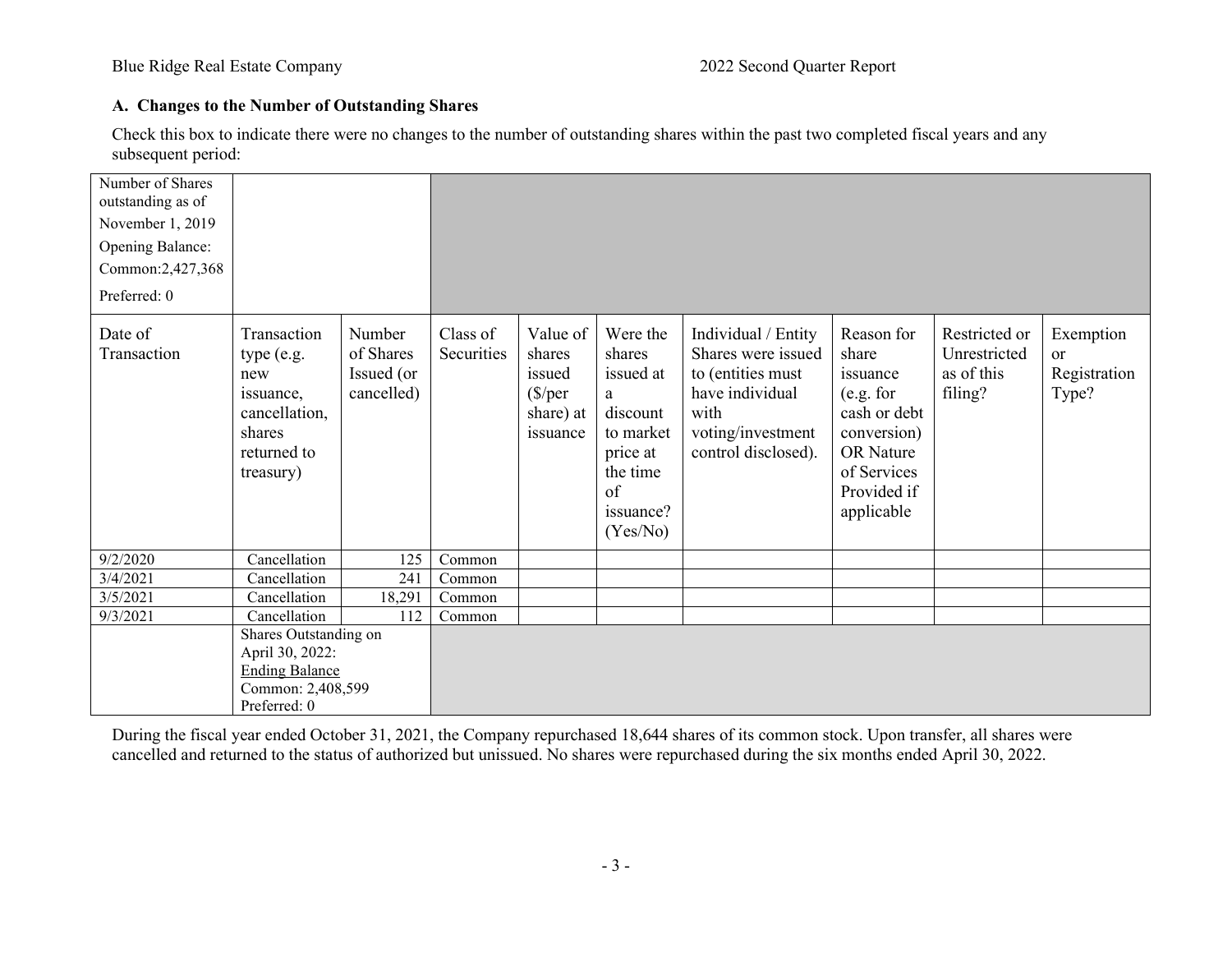#### **B. Debt Securities, Including Promissory and Convertible Notes**

Check this box if there are no outstanding promissory, convertible notes or debt arrangements:  $\boxtimes$ 

| Date of<br><b>Note</b><br><b>Issuance</b> | Outstanding<br><b>Balance (\$)</b> | Principal<br><b>Amount</b><br>at<br><b>Issuance</b><br><b>(\$)</b> | Interest<br><b>Accrued</b><br>$(\$)$ | <b>Maturity</b><br>Date | <b>Conversion Terms (e.g. pricing</b><br>mechanism for determining<br>conversion of instrument to<br>shares) | Name of<br>Noteholder | <b>Reason for</b><br><b>Issuance (e.g.</b><br>Loan,<br>Services,<br>etc.) |
|-------------------------------------------|------------------------------------|--------------------------------------------------------------------|--------------------------------------|-------------------------|--------------------------------------------------------------------------------------------------------------|-----------------------|---------------------------------------------------------------------------|
|                                           |                                    |                                                                    |                                      |                         |                                                                                                              |                       |                                                                           |
|                                           |                                    |                                                                    |                                      |                         |                                                                                                              |                       |                                                                           |
|                                           |                                    |                                                                    |                                      |                         |                                                                                                              |                       |                                                                           |
|                                           |                                    |                                                                    |                                      |                         |                                                                                                              |                       |                                                                           |

## **4) Financial Statements**

#### **A. The following financial statements were prepared in accordance with:**

☒ U.S. GAAP

☐ IFRS

# **B. The financial statements for this reporting period were prepared by**

Name: Cynthia A. Van Horn

Title: Chief Financial Officer and Treasurer

Relationship to Issuer: Principal Financial Officer

The following financial statements of the company are included in this Quarterly Report at the pages noted below:

|                                                                                                           | Page |
|-----------------------------------------------------------------------------------------------------------|------|
| <b>Balance Sheets as of</b><br>April 30, 2022 (Unaudited) and October 31, 2021                            | 10   |
| Statements of Operations for the<br>Three and Six Months ended April 30, 2022 and 2021 (Unaudited)        | 11   |
| Statements of Comprehensive Income (Loss) for the<br>Six Months ended April 30, 2022 and 2021 (Unaudited) | 12   |
| Statements of Changes in Shareholders' Equity for the<br>Six months ended April 30, 2022 (Unaudited)      | 13   |
| Statements of Cash Flows for the<br>Six Months Ended April 30, 2022 and 2021 (Unaudited)                  | 14   |
| <b>Notes to Financial Statements (Unaudited)</b>                                                          | 15   |
| <b>Management's Discussion and Analysis</b>                                                               | 24   |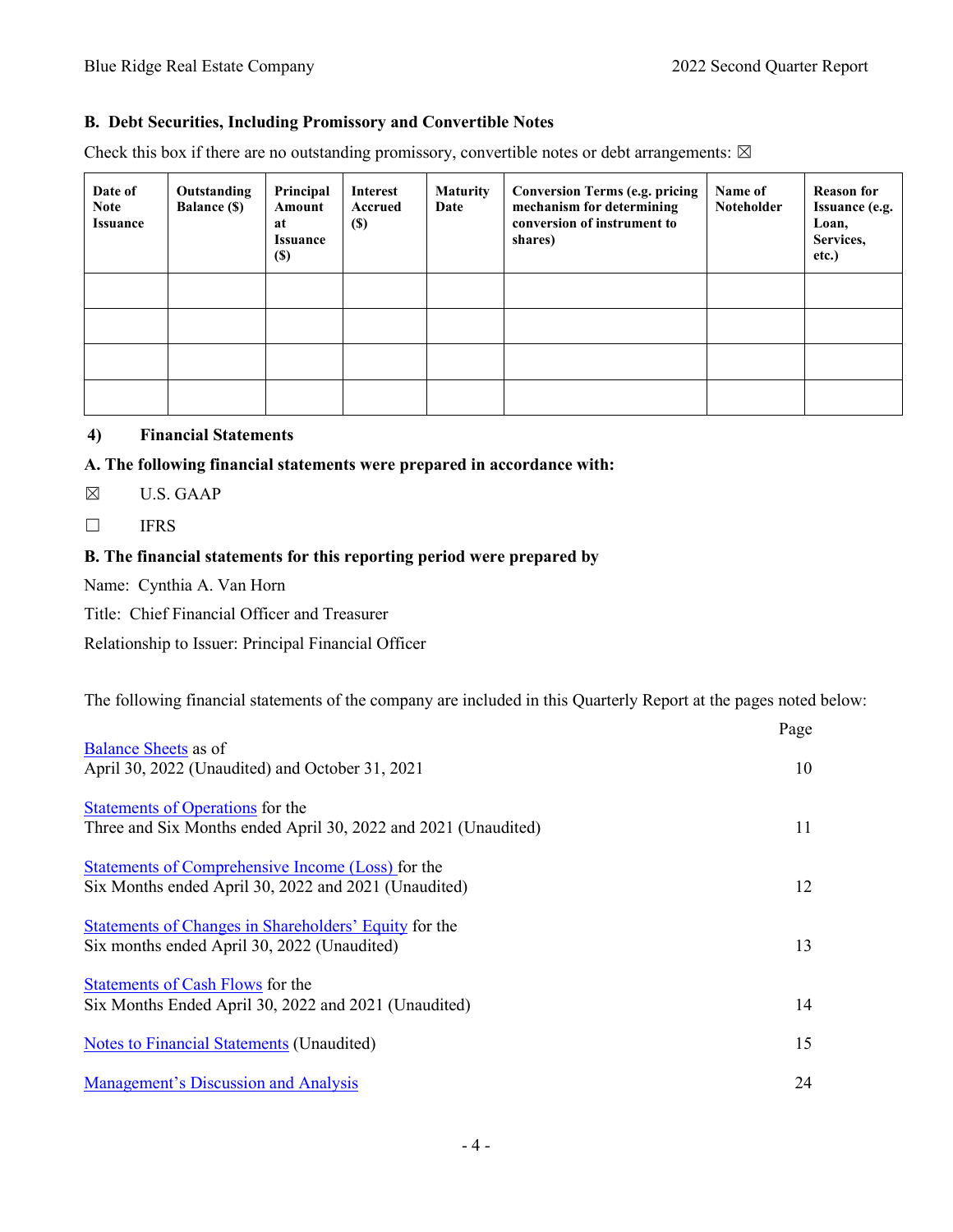## **5) Issuer's Business, Products and Services**

Blue Ridge Real Estate Company, or Blue Ridge, was incorporated in Pennsylvania on August 8, 1911. Blue Ridge owns investment properties in Eastern Pennsylvania.

Blue Ridge's year end date is October 31<sup>st</sup>.

Blue Ridge's primary SIC code is 6500.

The accompanying financial statements include the accounts of Blue Ridge Real Estate Company and its whollyowned subsidiaries (Northeast Land Company, Jack Frost National Golf Course, Inc., Flower Fields Motel, LLC, and Lake Mountain, LLC) (collectively "Blue Ridge").

Blue Ridge and its wholly-owned subsidiaries, operate through three business segments which consist of Resort Operations, Real Estate Management/Rental Operations and Land Resource Management. Our business segments were determined from our internal organization and management reporting, which are based primarily on differences in services we provide.

Additional information regarding the business of Blue Ridge's wholly-owned subsidiaries can be found under Item 6) Issuer's Facilities and in the Notes to the Financial Statements.

## *Resort Operations (SIC Code 6512)*

Resort Operations consists of: amenities surrounding Big Boulder Lake – Boulder View Tavern and Boulder Lake Club; the Jack Frost National Golf Course; and The Stretch fishing club.

## *Real Estate Management/Rental Operations (SIC Code 6519)*

Real Estate Management/Rental Operations consists of: investment properties leased to others; services to the trusts that operate resort residential communities; and rental of signboards.

## *Land Resource Management (SIC Code 6552)*

Land Resource Management consists of: land sales; land purchases; timbering operations; a real estate development division; and leasing of land and land improvements. Timbering operations consist of selective timbering on our land holdings. Contracts are entered into for parcels that have had the timber selectively marked. The real estate development division is responsible for the residential land development activities which include overseeing the construction of single and multi-family homes and development of infrastructure.

#### **6) Issuer's Facilities**

At April 30, 2022, the properties of Blue Ridge and its subsidiaries consisted of 9,405 total acres of land owned by Blue Ridge, Northeast Land Company and Flower Fields Motel, LLC located in the Pocono Mountains of Eastern Pennsylvania. Of this acreage, 7,899 acres were held for investment, 1,433 acres were held for development and 73 acres were held for sale. Income is derived from these lands through leases, selective timbering by third parties, sales and other dispositions.

These properties included the Jack Frost National Golf Course, Boulder View Tavern, Boulder Lake Club, a commercial property comprised of 3 acres of vacant land, one single family home held for investment, two sewage treatment facilities, a members-only fly-fishing club, a corporate headquarters building and other miscellaneous facilities.

The majority of the Company's property located in the Pocono Mountains is leased to various hunting clubs.

Blue Ridge owns and leases to its wholly-owned subsidiary, Jack Frost National Golf Course, Inc., an 18-hole golf facility known as Jack Frost National Golf Club, which is located on 203 acres near White Haven, Carbon County, Pennsylvania. The golf course is managed by Jack Frost Golf Management, LLC, a subsidiary of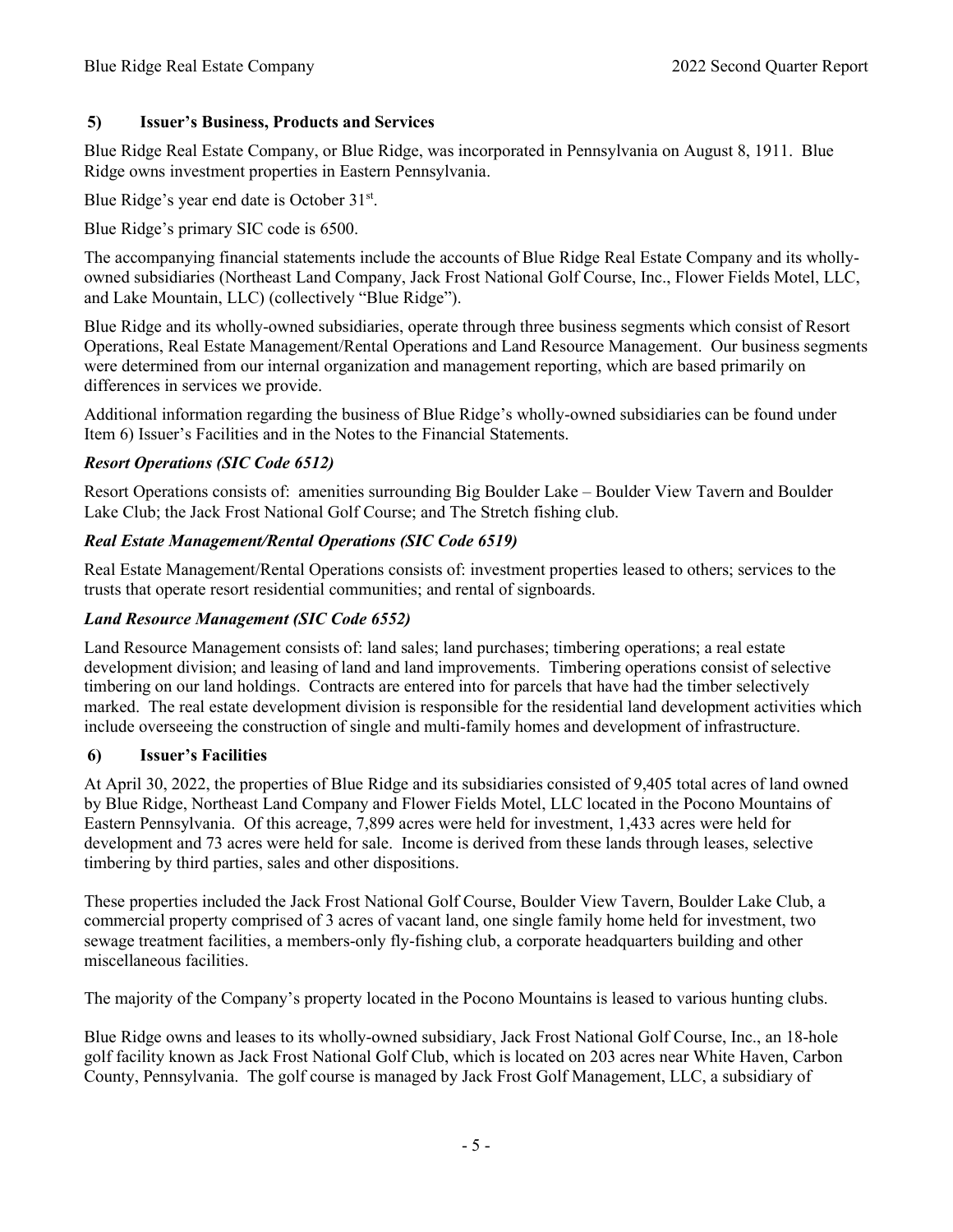Indigo Sports, LLC (formerly known as Antares Golf, LLC), an unaffiliated third-party operator. The golf course is a seasonal facility. Golf course operations generally occur between April and October.

Blue Ridge owns the Boulder View Tavern, which consists of 8,800 square feet and is located on the eastern shore of Big Boulder Lake, Kidder Township, Carbon County, Pennsylvania. Lake Mountain, LLC, a wholly owned subsidiary of Blue Ridge Real Estate Company, leases and operates the facility. The restaurant is managed by Boulder View Management, LLC, a subsidiary of Indigo Sports, LLC (formerly known as Antares Golf, LLC), an unaffiliated third-party operator. The restaurant has dining capacity for 200 patrons. The restaurant is open year-round.

Blue Ridge owns the Boulder Lake Club located in Kidder Township, Carbon County, Pennsylvania, which includes the 175-acre Big Boulder Lake, swimming pool, tennis courts, boat docks and accompanying buildings. Lake Mountain, LLC, a wholly owned subsidiary of Blue Ridge Real Estate Company, leases and operates the facility. Boulder Lake Club is a seasonal facility. Lake Club operations generally occur between May and September.

Blue Ridge owns one single family home held for investment.

Blue Ridge owns a sewage treatment facility that serves the resort housing at the Jack Frost Mountain Ski Area. The facility has the capacity of treating up to 400,000 gallons of wastewater per day.

Blue Ridge owns a sewage treatment facility that serves the resort housing at the Big Boulder Ski Area. The facility has the capacity of treating 225,000 gallons of wastewater per day.

Blue Ridge owns The Stretch, an exclusive members-only fly-fishing club, located along a two-mile stretch of the Tunkhannock Creek in Blakeslee, Pennsylvania. The Stretch is a seasonal facility. Fishing club operations generally occur between April and September.

Blue Ridge owns its corporate headquarters building which is located at 5 Blue Ridge Court in Blakeslee, Pennsylvania.

Northeast Land Company owns 89 acres of vacant land located in the Pocono Mountains, of which 3 acres of land are held for investment and 86 acres of land are held for development.

Flower Fields Motel, LLC owns approximately 3 acres of vacant commercial property located along Route 611 in Tannersville, Pennsylvania. The property was the former location of a motel and two cottage buildings which were demolished during the summer of 2008.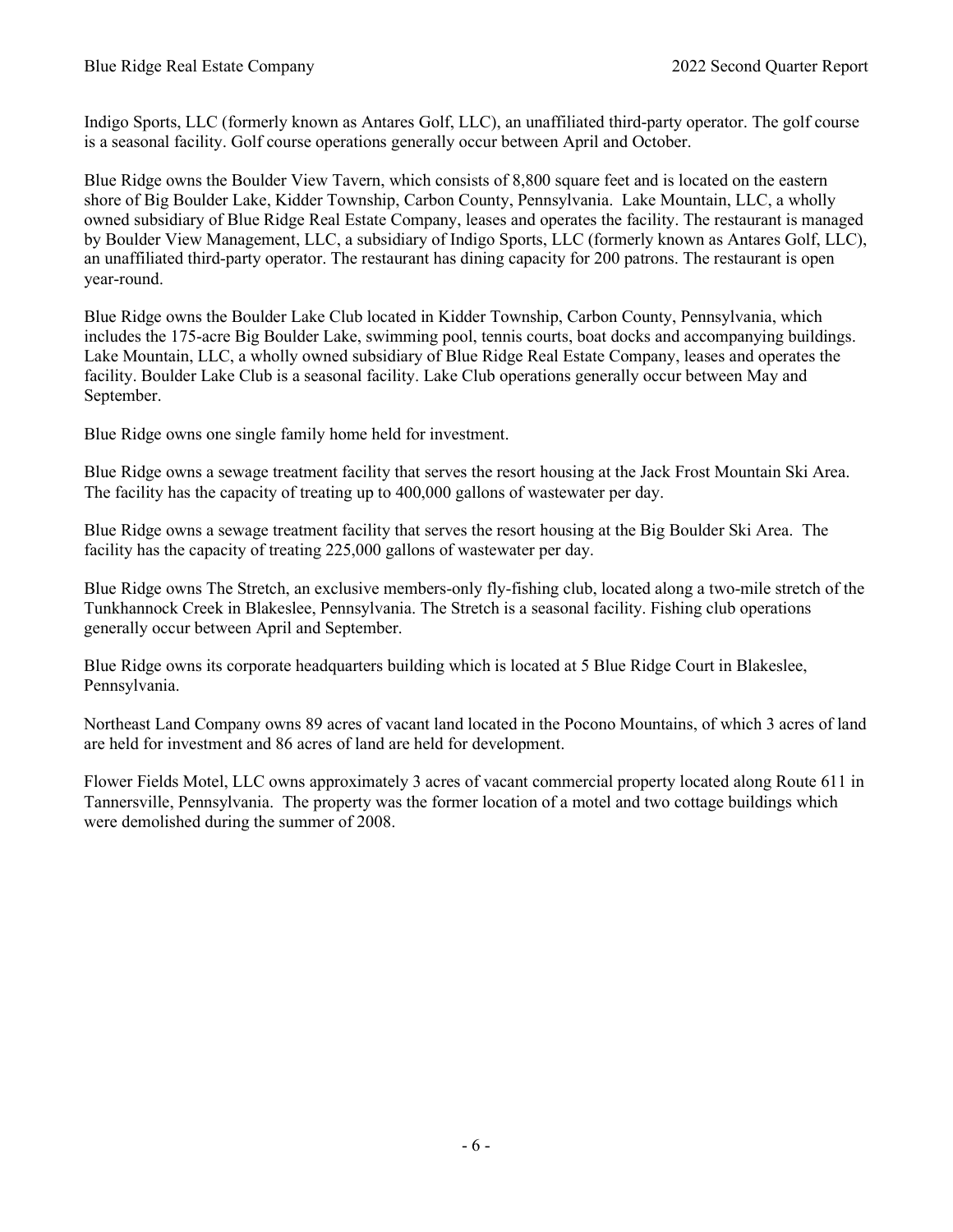# **7) Company Insiders (Officers, Directors, and Control Persons)**

# A. Names of Officers, Directors, and Control Persons.

The following sets forth the names of each of the executive officers, directors, general partners and control persons (control persons are beneficial owners of more than five percent (5%) of any class of the Company's equity securities) of the Company as of the date of this information statement.

| Name of<br><b>Officer/Director or</b><br><b>Control Person</b>          | <b>Affiliation with</b><br>Company (e.g.<br><b>Officer Title</b><br>/Director/Owner<br>of more than<br>$5\%$ ) | <b>Residential</b><br><b>Address</b><br>(City/State<br>Only) | Number of<br>shares<br>owned | <b>Share</b><br>type/class | Ownership<br>Percentage<br>of Class<br>Outstanding | <b>Note</b>                                                                                                                                         |
|-------------------------------------------------------------------------|----------------------------------------------------------------------------------------------------------------|--------------------------------------------------------------|------------------------------|----------------------------|----------------------------------------------------|-----------------------------------------------------------------------------------------------------------------------------------------------------|
| <b>Bruce Beaty</b>                                                      | Chairman of the<br>Board, President<br>and Chief<br><b>Executive Officer</b>                                   | Blakeslee, PA                                                | $\Omega$                     |                            | 0%                                                 |                                                                                                                                                     |
| Paul A. Biddelman                                                       | Director                                                                                                       | New York, NY                                                 | $\theta$                     |                            | 0%                                                 |                                                                                                                                                     |
| Raymond Edwards                                                         | Director                                                                                                       | Jericho, NY                                                  | $\Omega$                     |                            | $0\%$                                              |                                                                                                                                                     |
| David Domb                                                              | Director                                                                                                       | Jericho, NY                                                  | $\mathbf{0}$                 |                            | $0\%$                                              |                                                                                                                                                     |
| Cynthia A. Van Horn                                                     | <b>Chief Financial</b><br>Officer and<br>Treasurer                                                             | Blakeslee, PA                                                | $\mathbf{0}$                 |                            | $0\%$                                              |                                                                                                                                                     |
| KRSX Merge, LLC<br>500 North Broadway<br>Suite 201<br>Jericho, NY 11753 | Principal<br>Stockholder                                                                                       | Jericho, NY                                                  | 1,425,153                    | Common                     | 59.2%                                              | Conor C. Flynn,<br>Director<br>Glenn G. Cohen,<br>Director<br>Ross Cooper,<br>Director<br>500 North<br>Broadway, Suite<br>201, Jericho, NY<br>11753 |

# **8). Legal/Disciplinary History**

A. During the past 10 years, none of the persons or entities listed above have been the subject of:

- 1. A conviction in a criminal proceeding or named as a defendant in a pending criminal proceeding (excluding traffic violations and other minor offenses);
- 2. The entry of an order, judgment, or decree, not subsequently reversed, suspended or vacated, by a court of competent jurisdiction that permanently or temporarily enjoined, barred, suspended or otherwise limited such person's involvement in any type of business, securities, commodities, or banking activities;
- 3. A finding or judgment by a court of competent jurisdiction (in a civil action), the Securities and Exchange Commission, the Commodity Futures Trading Commission, or a state securities regulator of a violation of federal or state securities or commodities law, which finding or judgment has not been reversed, suspended, or vacated; or
- 4. The entry of an order by a self-regulatory organization that permanently or temporarily barred, suspended, or otherwise limited such person's involvement in any type of business or securities activities.

B. Describe briefly any material pending legal proceedings, other than ordinary routine litigation incidental to the business, to which the issuer or any of its subsidiaries is a party or of which any of their property is the subject. Include the name of the court or agency in which the proceedings are pending, the date instituted, the principal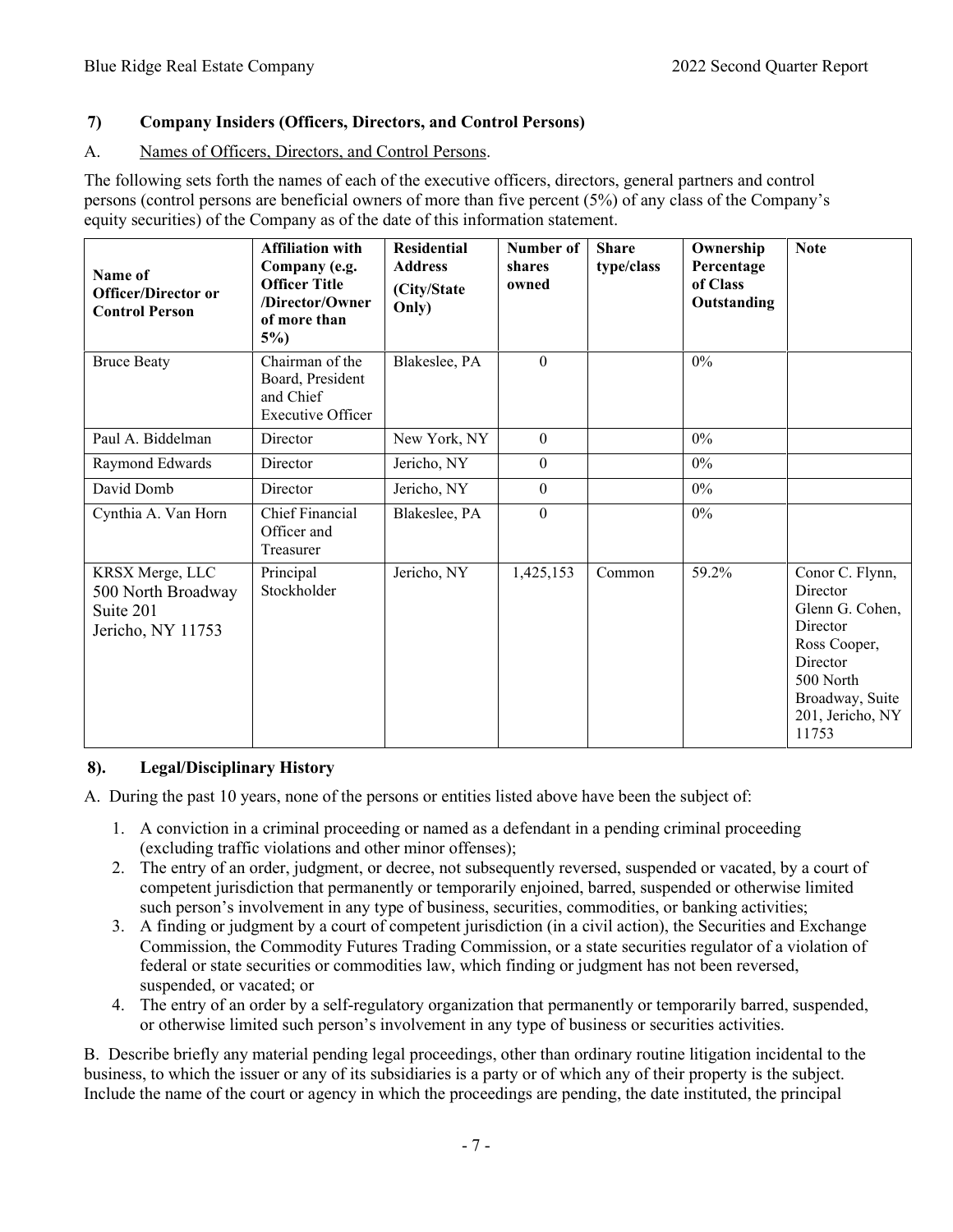parties thereto, a description of the factual basis alleged to underlie the proceeding and the relief sought. Include similar information as to any such proceedings known to be contemplated by governmental authorities. None

## **9) Third Party Providers**

Securities Counsel Joanne R. Soslow, Esquire Morgan, Lewis & Bockius 1701 Market Street Philadelphia, PA 19103-2921 (215) 963-5000

Accountant or Auditor Kevin Foley, CPA Kronick Kalada Berdy & Co. 190 Lathrop Street Kingston, PA 18704 (570) 283-2727

Investor Relations Not Applicable

Other Service Providers: Not Applicable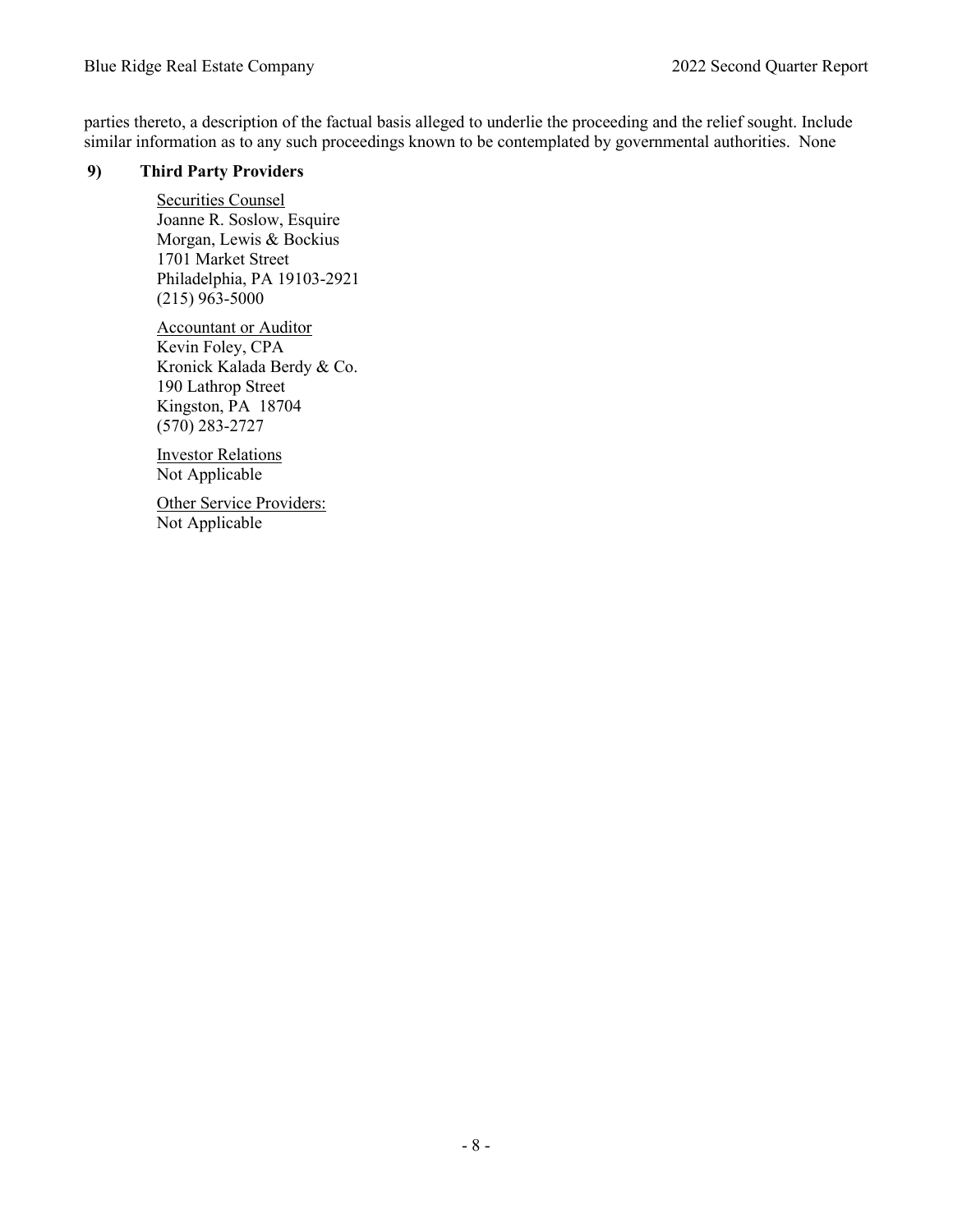# **10) Issuer Certification**

## *Principal Executive Officer*

I, Bruce Beaty certify that:

1. I have reviewed this quarterly disclosure statement of Blue Ridge Real Estate Company;

2. Based on my knowledge, this disclosure statement does not contain any untrue statement of a material fact or omit to state a material fact necessary to make the statements made, in light of the circumstances under which such statements were made, not misleading with respect to the period covered by this disclosure statement; and

3. Based on my knowledge, the financial statements, and other financial information included or incorporated by reference in this disclosure statement, fairly present in all material respects the financial condition, consolidated statements of operations and cash flows of the issuer as of, and for, the periods presented in this disclosure statement.

Date: June 14, 2022

/s/ Bruce Beaty Bruce Beaty Chief Executive Officer and President

## *Principal Financial Officer*

I, Cynthia A. Van Horn certify that:

1. I have reviewed this quarterly disclosure statement of Blue Ridge Real Estate Company;

2. Based on my knowledge, this disclosure statement does not contain any untrue statement of a material fact or omit to state a material fact necessary to make the statements made, in light of the circumstances under which such statements were made, not misleading with respect to the period covered by this disclosure statement; and

3. Based on my knowledge, the financial statements, and other financial information included or incorporated by reference in this disclosure statement, fairly present in all material respects the financial condition, consolidated statements of operations and cash flows of the issuer as of, and for, the periods presented in this disclosure statement.

Date: June 14, 2022

/s/ Cynthia A. Van Horn Cynthia A. Van Horn Chief Financial Officer and Treasurer (Principal Financial Officer)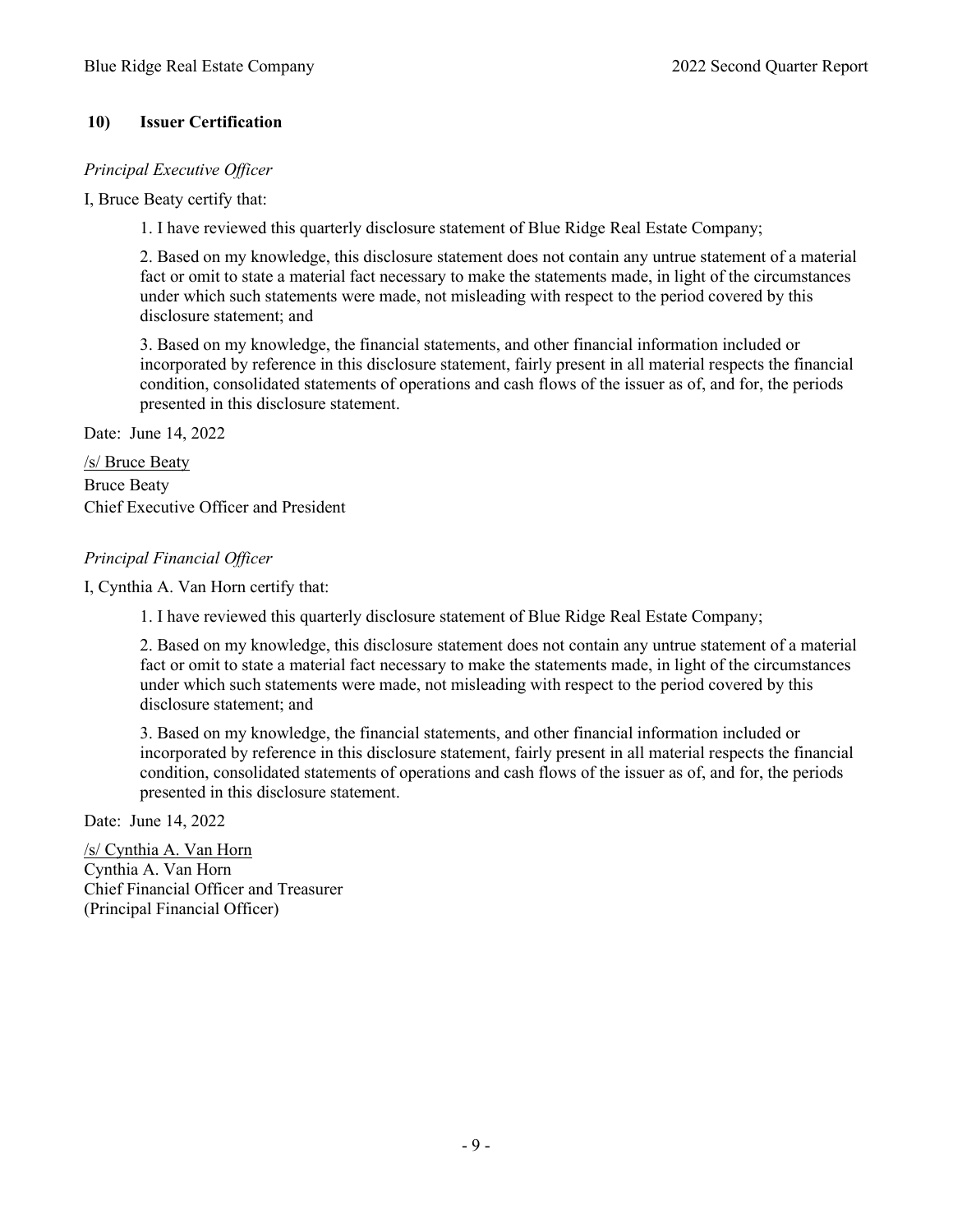# <span id="page-10-0"></span>**BALANCE SHEETS**

|                                                                        | (Unaudited)  |              |
|------------------------------------------------------------------------|--------------|--------------|
| <b>ASSETS</b>                                                          | 4/30/2022    | 10/31/2021   |
|                                                                        |              |              |
| Land and land development costs (1,433 acres per land ledger)          | \$6,881,407  | \$6,884,923  |
| Land improvements, buildings and equipment, net                        | 2,201,646    | 2,108,200    |
| Land held for investment, principally unimproved (7,899 acres per land |              |              |
| ledger)                                                                | 1,555,332    | 1,555,332    |
| Long-lived assets held for sale (73 acres per land ledger,             |              |              |
| respectively)                                                          | 27,142       | 16,946       |
| Cash and cash equivalents                                              | 8,043,845    | 10,435,604   |
| Marketable securities                                                  | 2,178,215    | 1,026,311    |
| Cash held in escrow                                                    | 525          | 525          |
| Prepaid expenses and other assets                                      | 514,977      | 458,562      |
| Deferred Tax Assets                                                    | 185,925      | 0            |
| Accounts receivable                                                    | 40,103       | 59,400       |
| <b>Total</b> assets                                                    | \$21,629,117 | \$22,545,803 |
|                                                                        |              |              |
| <b>LIABILITIES AND SHAREHOLDERS' EQUITY</b>                            |              |              |
| <b>LIABILITIES:</b>                                                    |              |              |
| Debt                                                                   | \$31,750     | \$26,003     |
| Accounts payable                                                       | 403,385      | 267,427      |
| Accrued liabilities                                                    | 242,789      | 542,097      |
| Deferred income                                                        | 767,774      | 151,085      |
| Deferred income taxes                                                  | $\mathbf{0}$ | 207,075      |
| Accrued pension expense                                                | 421,945      | 562,768      |
| <b>Total liabilities</b>                                               | 1,867,643    | 1,756,455    |
|                                                                        |              |              |
| <b>SHAREHOLDERS' EQUITY:</b>                                           |              |              |
| Capital stock, without par value, stated value \$0.30 per share,       |              |              |
| Blue Ridge authorized 6,000,000 shares, issued and outstanding         |              |              |
| 2,408,599                                                              | 722,580      | 722,580      |
| Capital in excess of stated value                                      | 18,003,861   | 18,003,861   |
| Earnings retained in the business                                      | 2,284,097    | 3,311,971    |
| Accumulated other comprehensive loss                                   | (1,249,064)  | (1,249,064)  |
| Total shareholders' equity                                             | 19,761,474   | 20,789,348   |
| Total liabilities and shareholders' equity                             | \$21,629,117 | \$22,545,803 |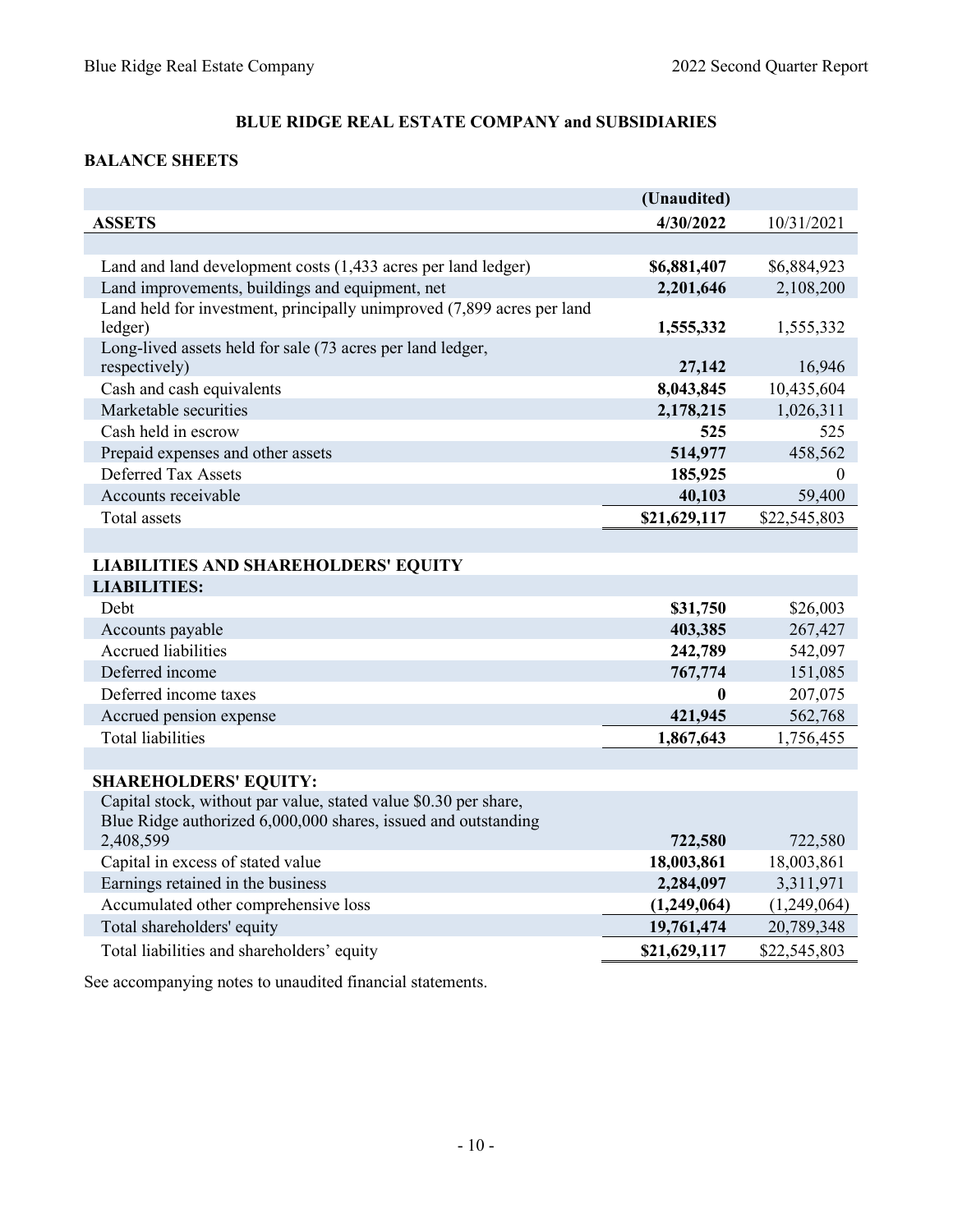# <span id="page-11-0"></span>**STATEMENTS OF OPERATIONS**

# **for the three and six months ended April 30, 2022 and 2021 (UNAUDITED)**

|                                                           |                  | Three Months Ended | <b>Six Months Ended</b> |              |
|-----------------------------------------------------------|------------------|--------------------|-------------------------|--------------|
|                                                           | 4/30/2022        | 4/30/2021          | 4/30/2022               | 4/30/2021    |
| Revenues:                                                 |                  |                    |                         |              |
| Resort operations revenue                                 | \$663,299        | \$721,730          | \$1,141,072             | \$1,131,372  |
| Real estate management revenue                            | 139,490          | 162,232            | 278,979                 | 324,465      |
| Land resource management revenue                          | 42,643           | 41,754             | 86,188                  | 8,484,267    |
| Rental income revenue                                     | 24,250           | 17,431             | 41,655                  | 37,713       |
| Total revenues                                            | 869,682          | 943,147            | 1,547,894               | 9,977,817    |
| Costs and expenses:                                       |                  |                    |                         |              |
| Resort operations costs                                   | 832,641          | 860,440            | 1,560,645               | 1,551,870    |
| Real estate management costs                              | 157,240          | 166,019            | 318,410                 | 318,772      |
| Land resource management costs                            | 98,652           | 133,632            | 202,242                 | 395,474      |
| Rental income costs                                       | 15,539           | 20,628             | 31,931                  | 34,979       |
| General and administration expense                        | 370,514          | 556,597            | 750,249                 | 885,649      |
| Total costs and expenses                                  | 1,474,586        | 1,737,316          | 2,863,477               | 3,186,744    |
| Operating (loss) profit before other income and (expense) | (604, 904)       | (794, 169)         | (1,315,583)             | 6,791,073    |
|                                                           |                  |                    |                         |              |
| Other income and (expense):                               |                  |                    |                         |              |
| Gain on sale of assets                                    | $\boldsymbol{0}$ | $\boldsymbol{0}$   | 8,154                   | $\mathbf{0}$ |
| Interest and other income                                 | 4,221            | 2,949              | 4,221                   | 2,949        |
| Gain on extinguishment of debt                            | $\boldsymbol{0}$ | 510,130            | $\bf{0}$                | 510,130      |
| Interest expense                                          | (242)            | (704)              | (313)                   | (1, 419)     |
| Interest and dividends on marketable securities, net      | 10,200           | 15,309             | 23,205                  | 28,537       |
| Realized gain (loss) on marketable securities             | 325              | 252                | 4,040                   | 252          |
| Unrealized gain (loss) on marketable securities           | (61, 667)        | 3,904              | (89,096)                | 17,056       |
| Pension expense                                           | 10,523           | (11, 551)          | (18,502)                | (58,051)     |
| Total other income and (expense)                          | (36, 640)        | 520,289            | (68, 291)               | 499,454      |
|                                                           |                  |                    |                         |              |
| (Loss) profit from operations before income taxes         | (641, 544)       | (273, 880)         | (1,383,874)             | 7,290,527    |
|                                                           |                  |                    |                         |              |
| (Benefit) provision for income taxes                      | (165,000)        | (70,000)           | (356,000)               | 1,877,000    |
|                                                           |                  |                    |                         |              |
| Net (loss) income                                         | (S476, 544)      | $(\$203,880)$      | (S1,027,874)            | \$5,413,527  |
| Basic (loss) income per weighted average share            | (S0.20)          | (\$0.08)           | (S0.43)                 | \$2.23       |
|                                                           |                  |                    |                         |              |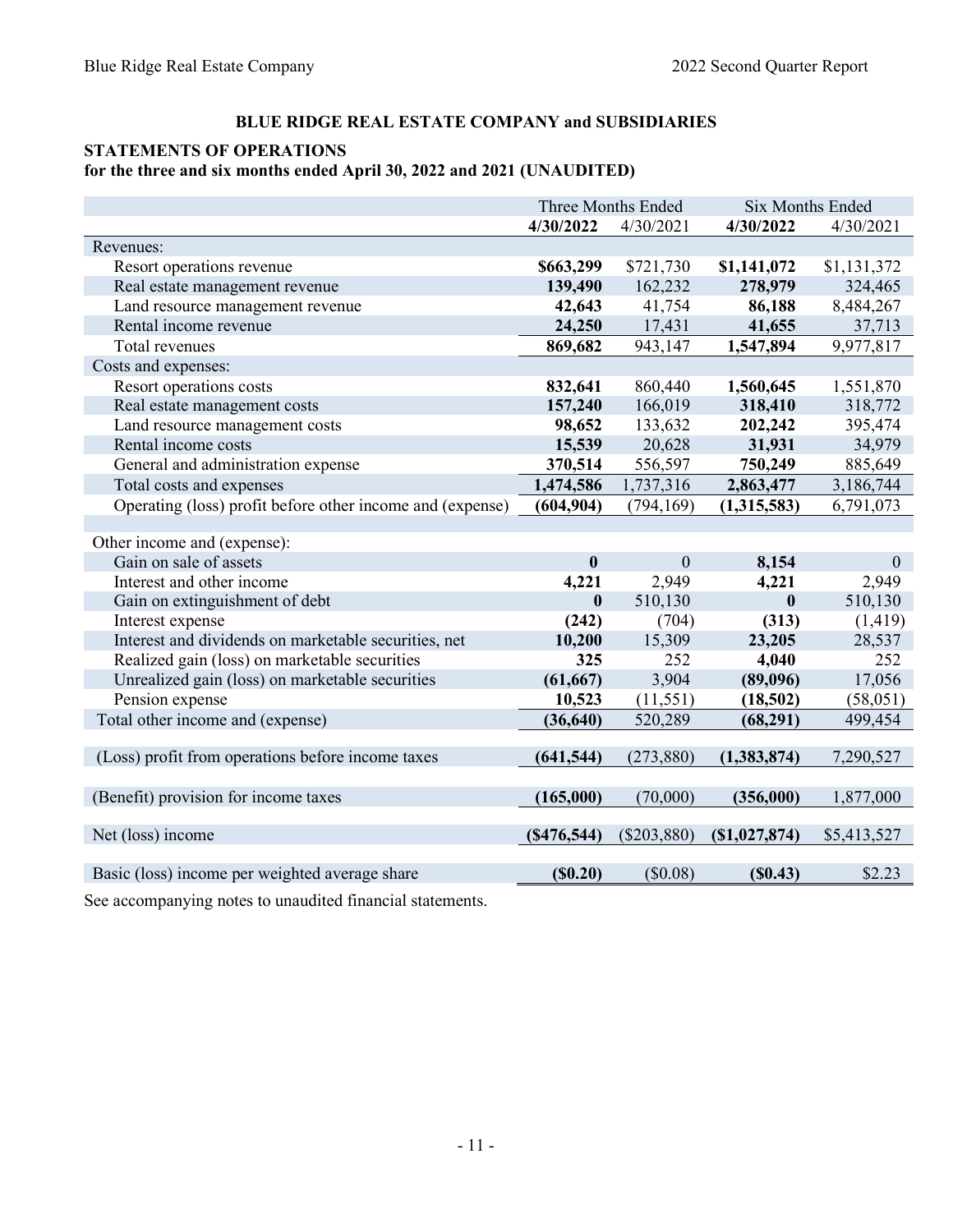# <span id="page-12-0"></span>**STATEMENTS OF COMPREHENSIVE INCOME (LOSS) for the six months ended April 30, 2022 and 2021 (UNAUDITED)**

|                                               | 4/30/2022       | 4/30/2021   |
|-----------------------------------------------|-----------------|-------------|
|                                               |                 |             |
| Net income (loss)                             | (S1,027,874)    | \$5,413,527 |
|                                               |                 |             |
| Other comprehensive income (loss), net of tax |                 |             |
|                                               |                 |             |
| Total comprehensive income (loss)             | $(\$1,027,874)$ | \$5,413,527 |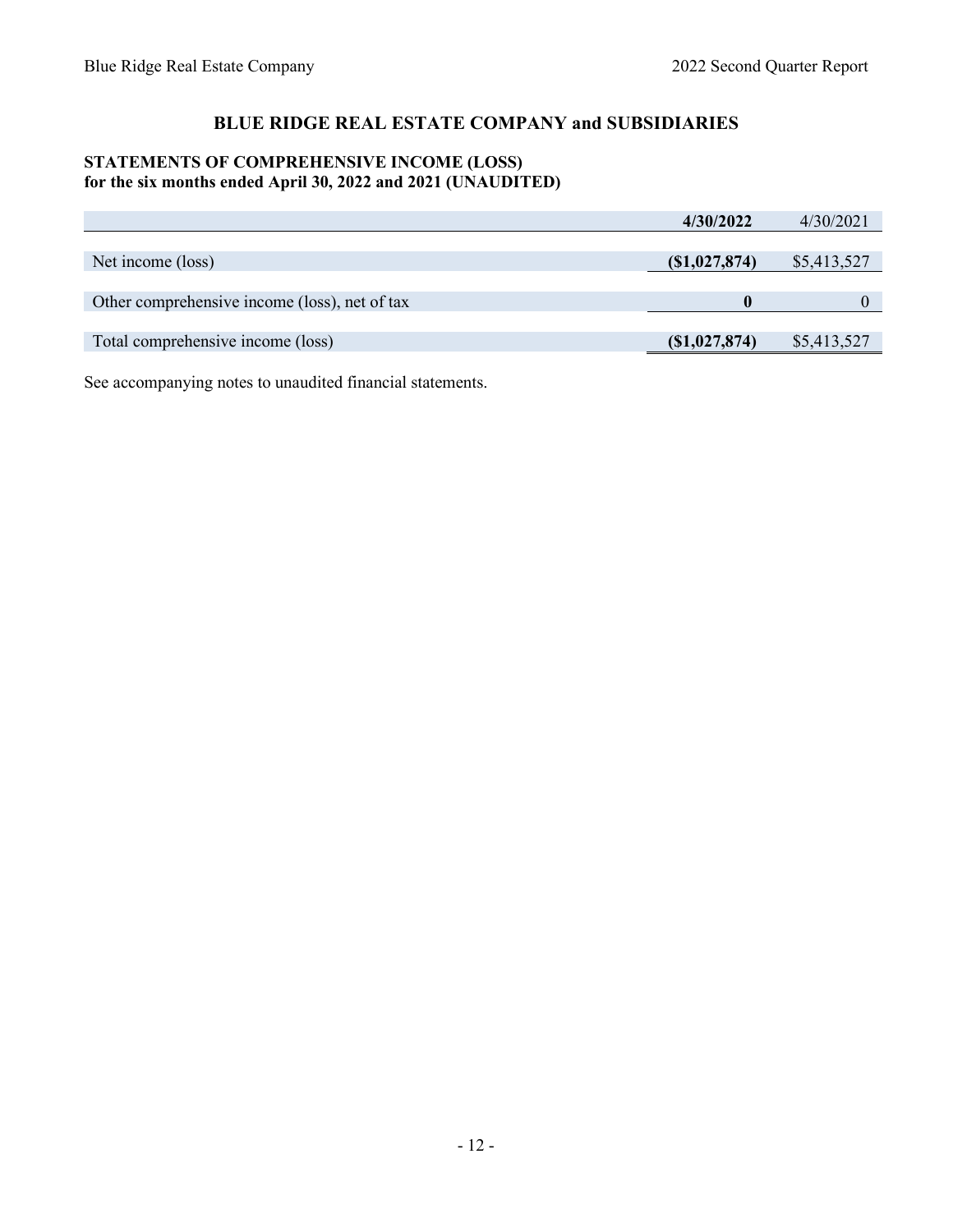# <span id="page-13-0"></span>**BLUE RIDGE REAL ESTATE COMPANY and SUBSIDIARIES STATEMENTS OF CHANGES IN SHAREHOLDERS' EQUITY for the six months ended April 30, 2022 (UNAUDITED)**

|                                | Capital Stock (1) |           | Capital in<br>Excess of | Earnings<br>Retained in | Accumulated<br>Other<br>Comprehensive |              |
|--------------------------------|-------------------|-----------|-------------------------|-------------------------|---------------------------------------|--------------|
|                                | <b>Shares</b>     | Amount    | <b>Stated Par</b>       | the Business            | Loss                                  | Total        |
|                                |                   |           |                         |                         |                                       |              |
| Balance, October 31, 2021      | 2,408,599         | \$722,580 | \$18,003,861            | \$3,311,971             | (\$1,249,064)                         | \$20,789,348 |
|                                |                   |           |                         |                         |                                       |              |
| Net loss                       |                   |           |                         | (1,027,874)             |                                       | (1,027,874)  |
|                                |                   |           |                         |                         |                                       |              |
| <b>Balance, April 30, 2022</b> | 2,408,599         | \$722,580 | \$18,003,861            | \$2,284,097             | (\$1,249,064)                         | \$19,761,474 |

(1) Capital stock, at stated value of \$0.30 per combined share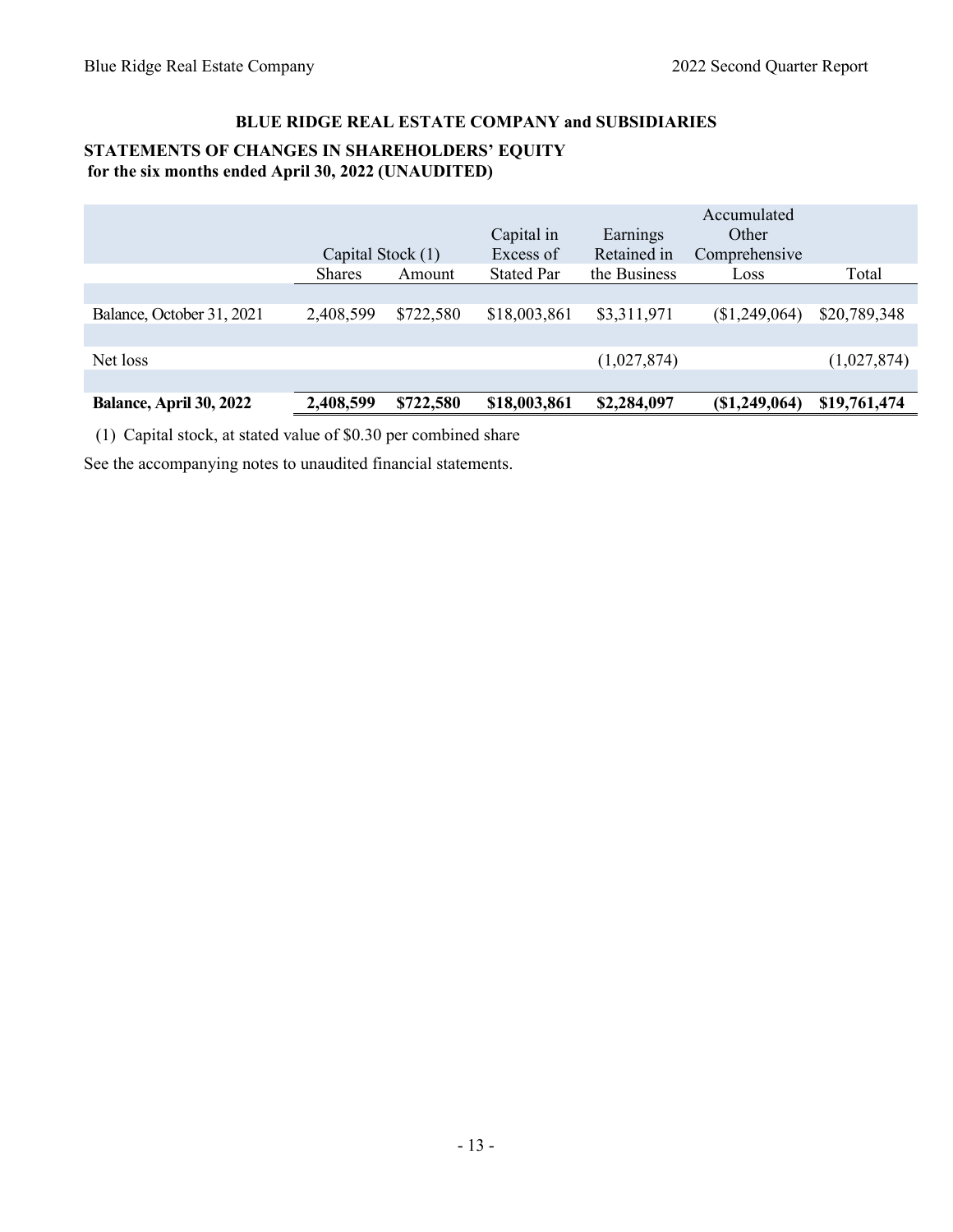## <span id="page-14-0"></span>**STATEMENTS OF CASH FLOWS For the six months ended April 30, 2022 and 2021 (UNAUDITED)**

|                                                                          | 4/30/2022     | 4/30/2021    |
|--------------------------------------------------------------------------|---------------|--------------|
| Cash Flows from Operating Activities:                                    |               |              |
| Net income (loss)                                                        | (\$1,027,874) | \$5,413,527  |
| Adjustments to reconcile net income (loss) to net cash provided by       |               |              |
| (used in) operating activities:                                          |               |              |
| Depreciation and amortization                                            | 206,508       | 183,219      |
| Amortization of investment premiums                                      | 884           | 0            |
| Realized gain on marketable securities                                   | (4,040)       | (252)        |
| Unrealized loss (gain) on marketable securities                          | 89,096        | (17,056)     |
| Deferred income taxes                                                    | (393,000)     | 1,877,000    |
| Gain on sale of assets                                                   | (8, 154)      |              |
| Gain from extinguishment of debt                                         | $\theta$      | (510, 130)   |
| Changes in operating assets and liabilities:                             |               |              |
| Accounts and notes receivable                                            | 19,297        | (8,560)      |
| Prepaid expenses and other assets                                        | (56, 415)     | (22, 883)    |
| Land and land development costs                                          | (6,680)       | $\theta$     |
| Long lived assets held for sale                                          | $\theta$      | 65,657       |
| Accounts payable and accrued liabilities                                 | (304, 173)    | (99,666)     |
| Deferred income                                                          | 616,689       | 564,895      |
| Net cash (used in) provided by operating activities                      | (867, 862)    | 7,445,751    |
|                                                                          |               |              |
| Cash Flows from Investing Activities:                                    |               |              |
| Purchases of marketable securities                                       | (1,470,544)   | 999          |
| Proceeds from maturities and sales of marketable securities              | 232,700       | 50,000       |
| Proceeds from disposition of assets                                      | 24,000        | $\Omega$     |
| Additions to properties                                                  | (315,800)     | (302, 231)   |
| Net cash used in investing activities                                    | (1,529,644)   | (251, 232)   |
|                                                                          |               |              |
| Cash Flows from Financing Activities:                                    |               |              |
| Proceeds from debt                                                       | 22,323        | $\mathbf{0}$ |
| Payment of debt                                                          | (16, 576)     | (4,225)      |
| Purchase of common stock                                                 | $\theta$      | (148, 377)   |
| Net cash provided by (used in) financing activities                      | 5,747         | (152, 602)   |
| Net (decrease) increase in cash and cash equivalents and restricted cash | (2,391,759)   | 7,041,917    |
| Cash and cash equivalents and restricted cash, beginning of period       | 10,436,129    | 4, 141, 178  |
| Cash and cash equivalents and restricted cash, ending of period          | \$8,044,370   | \$11,183,095 |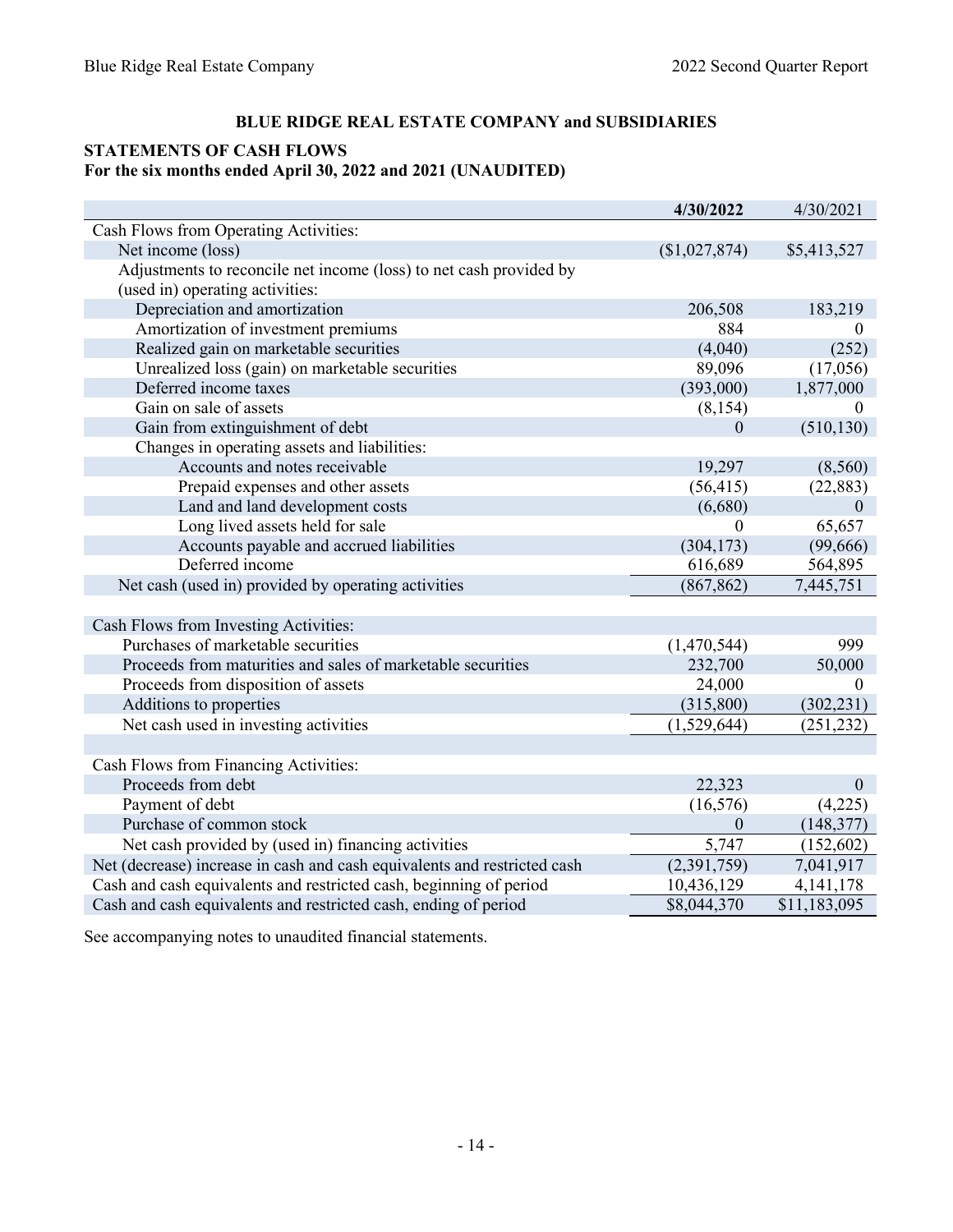#### **NOTES TO UNAUDITED FINANCIAL STATEMENTS**

#### <span id="page-15-0"></span>**1. Basis of Presentation:**

 The accompanying unaudited financial statements include the accounts of Blue Ridge Real Estate Company and its wholly-owned subsidiaries (Northeast Land Company, Jack Frost National Golf Course, Inc., Flower Fields Motel, LLC, and Lake Mountain, LLC) (collectively "Blue Ridge").

 The balance sheet as of October 31, 2021, which has been derived from audited financial statements, and the financial statements as of and for the six month periods ended April 30, 2022 and 2021, which are unaudited, are prepared in accordance with accounting principles generally accepted in the United States of America ("GAAP") for interim financial information. They do not include all information and footnotes required by GAAP for complete financial statements. Accordingly, these financial statements should be read in conjunction with the combined financial statements and notes thereto contained in the Company's 2021 Annual Report filed with OTC Markets on January 28, 2022. In the opinion of management, the accompanying financial statements reflect all adjustments (which are of a normal recurring nature) necessary for a fair statement of the results for the interim periods. All significant intercompany accounts and transactions are eliminated.

 Due to intermittent revenues from land resource management, the results of operations for any interim period are not necessarily indicative of the results expected for the full fiscal year.

#### **2. Significant Accounting Policies**

#### **Use of Estimates and Assumptions:**

 The preparation of financial statements and related disclosures in conformity with accounting principles generally accepted in the United States of America requires management to make estimates and assumptions that affect the reported amounts of assets and liabilities and disclosure of contingent assets and liabilities at the date of the financial statements and the reported amounts of revenues and expenses during the reporting period. Actual results could differ from those estimates. For example, unexpected changes in market conditions or a continued or further downturn in the economy could adversely affect actual results. Estimates are used in accounting for, among other things, land development costs, asset fair value calculations, accounts, marketable securities and accounts and notes receivables, legal liability, insurance liability, depreciation, employee benefits, taxes, and contingencies. Estimates and assumptions are reviewed periodically and the effects of revisions are reflected in the financial statements in the period in which the revisions are determined.

 Management believes that its accounting policies regarding revenue recognition, land development costs, long lived assets, deferred income and income taxes among others, affect its more significant judgments and estimates used in the preparation of its financial statements. For a description of these critical accounting policies and estimates, see "Management's Discussion and Analysis of Financial Condition and Results of Operations". There were no significant changes in the Company's critical accounting policies or estimates since the Company's fiscal year ended October 31, 2021 ("Fiscal 2021"). Material subsequent events are evaluated and disclosed through the issuance date of this Quarterly Report.

#### **Statements of Cash Flows:**

 For purposes of reporting cash flows, the Company considers cash equivalents to be all highly liquid investments with maturities of three months or less when acquired.

## **Cash Concentration of Credit Risk:**

 Financial instruments which potentially subject the Company to concentration of credit risk consist principally of temporary cash investments. The Company's temporary cash investments are held by financial institutions. The Company has not experienced any losses related to these investments. At April 30, 2022, the Company had no working cash on deposit in excess of the FDIC insured limit of \$250,000, and also had \$7,749,918 invested in money market and mutual funds at April 30, 2022, which are not insured by the FDIC.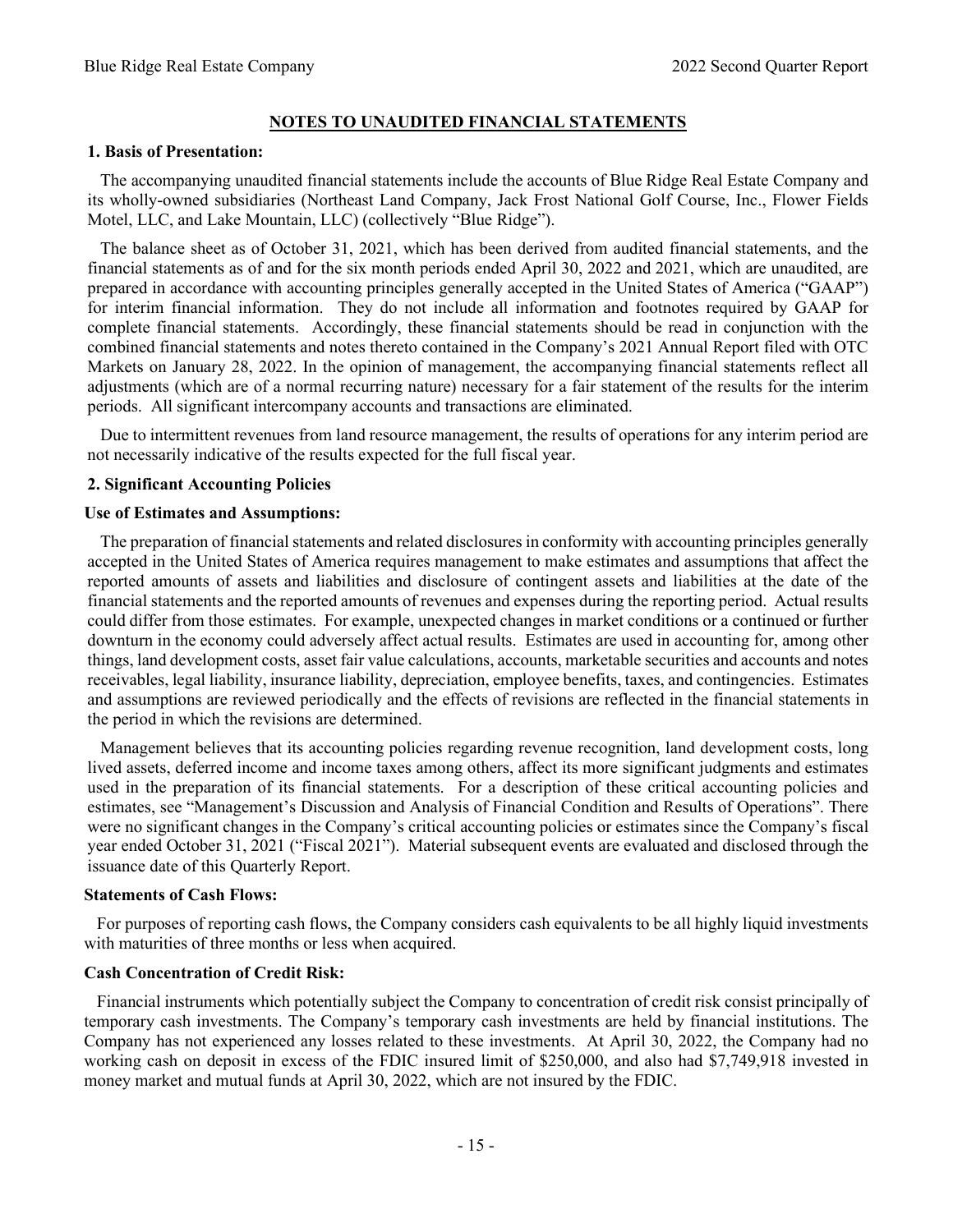# **Cash Equivalents and Restricted Cash:**

 Cash, cash equivalents and restricted cash as of the six months ended April 30, 2022 and 2021 consist of the following:

|                                                   | 2022        | 2021         |
|---------------------------------------------------|-------------|--------------|
| Cash and cash equivalents                         | \$8,043,845 | \$11,182,575 |
| Cash held in escrow                               | 525         | 520          |
|                                                   |             |              |
| Total cash, cash equivalents, and restricted cash |             |              |
| shown in the statement of cash flows              | \$8,044,370 | \$11,183,095 |

Restricted cash represents cash held in a real estate escrow account. The restriction expires when the real estate brokers license associated with the account is no longer in place.

#### **Marketable Securities:**

 Marketable securities held by the Company have readily determinable fair values and are reported at fair value. Realized gains and losses are determined by using the first-in first-out method (FIFO). Both realized and unrealized gains and losses on marketable securities are reported in net income.

 Marketable securities consist of investments in preferred stocks (11 positions of financial services, insurance and real estate investment trusts), 8 positions of US Treasury bonds, a bond mutual fund, a fixed income exchange traded products fund and one certificate of deposit at April 30, 2022. Marketable securities consist of investments in preferred stocks (16 positions of financial services, insurance and real estate investment trusts), a bond mutual fund, a fixed income exchange traded products fund and one certificate of deposit at October 31, 2021. Investments in preferred stocks are stated at fair value. Investments in preferred stocks are not purchased with the intent of selling in the near term. However, from time to time, the Company may decide to sell certain securities for liquidity, tax planning and other business purposes. The cost of securities sold is determined by the specific identification method. Unrealized and realized gains and losses on investments in preferred stocks are government bonds are recorded monthly. Since these investments are in marketable securities with a readily determinable fair value, unrealized and realized gains and losses are recorded in other income. Purchases and sales of securities are recorded on a trade date basis. Dividend income is recorded on the ex-dividend date and interest is recorded when earned.

 Fair value is the price we would receive to sell an asset in an orderly transaction with a market participant at the measurement date.

#### **Paycheck Protection Program Loan:**

 The Company obtained a loan from a bank pursuant to the Paycheck Protection Program ("PPP") of the CARES Act. The loan qualified for forgiveness provided the proceeds were used for eligible expenses in the covered 24 week period and certain employee retention criteria were met. In accordance with FASB ASC 470, Debt, and ASC 405-20, Liabilities – Extinguishment of Liabilities, the Company recorded the cash inflow from the PPP as a liability and in cash flows from financing activities, pending legal release from the obligation by the U.S. Small Business Administration at October 31, 2020. On April 1, 2021 the U.S. Small Business Administration forgave the loan in full and accordingly the proceeds were reclassified from Debt to Other income.

#### **New Accounting Pronouncements:**

 In February 2016, the FASB issued ASU No. 2016-02, "Leases" ("ASU 2016-02"), which requires an entity to recognize assets and liabilities on the balance sheet for the rights and obligations created by leased assets and provide additional disclosures. FASB issued updates ASU 2018-10, Codification Improvements to Topic 842, Leases and ASU 2018-11, Leases (Topic 84): Targeted Improvements in relation to ASU 2016-02. In June 2020 ASU No. 2020-05 was released deferring the effective date of ASU 2016-02 for us until November 1, 2022 and at that time, we will adopt the new standard using a modified retrospective approach. We are currently evaluating the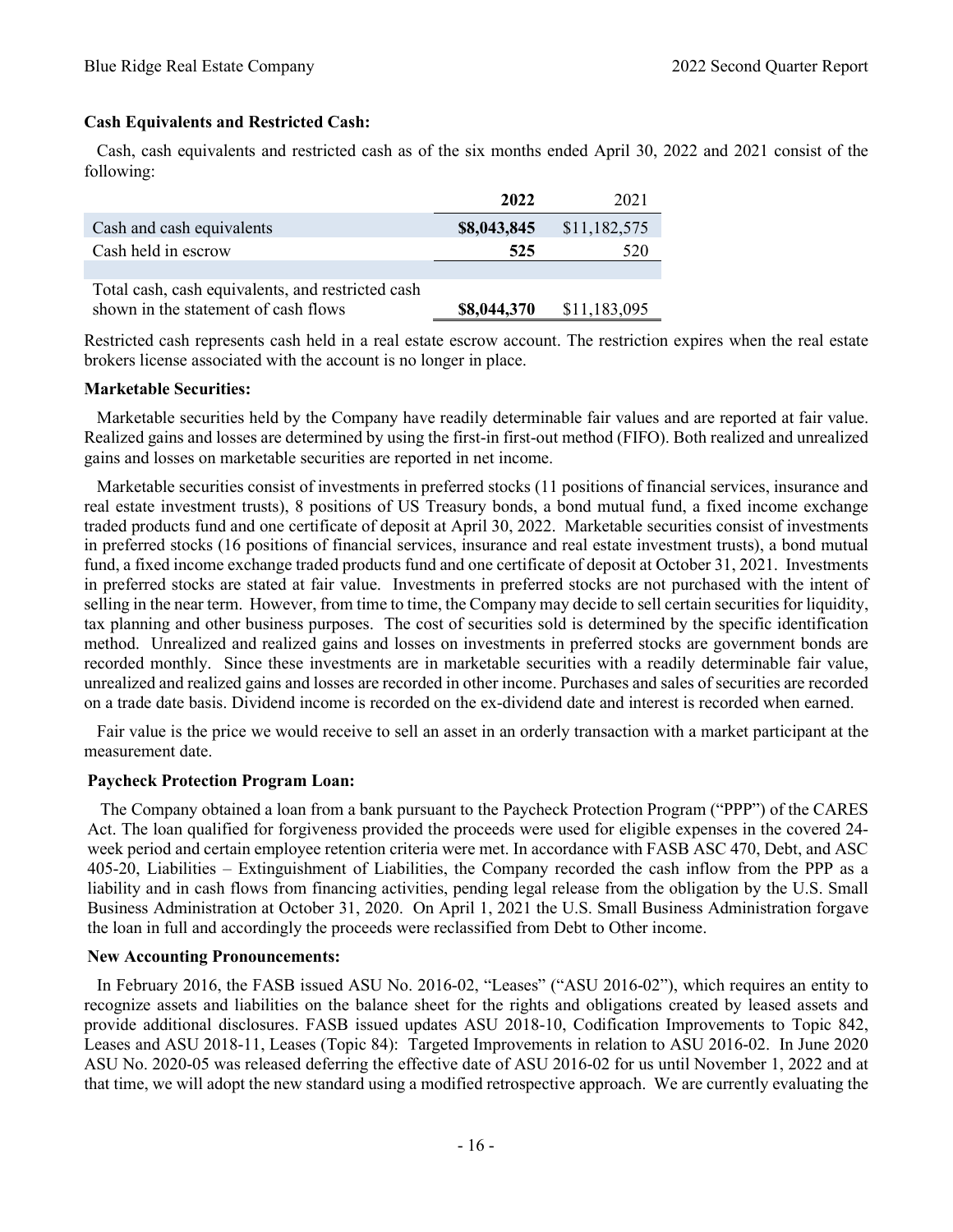impact of the adoption of ASU 2016-02 and we do not expect the adoption will have a material effect on our financial statements and disclosures.

 In August 2018, the FASB issued ASU 2018-14, "Compensation-Retirement Benefits - Defined Benefit Plans-General (Subtopic 715-20): Disclosure Framework-Changes to the Disclosure Requirements for Defined Benefit Plans" ("ASU 2018-14"). ASU 2018-14 modifies the disclosure requirements for employers that sponsor defined benefit pension or other post retirement plans. ASU 2018-14 is effective for us beginning November 1, 2021, and does not have a material impact on our financial statements and disclosures.

 In December 2018, the FASB issued ASU 2018-20, "Leases (Topic 842): Narrow-Scope Improvements for Lessors, effective date for entities that have not adopted ASU 2016-02 is the same as ASU 2016-02, as amended. The effective date of ASU 2016-02 for us is November 1, 2022 and at that time, we will adopt ASU 2018-20. We are currently evaluating the impact of the adoption of ASU 2018-20 and we do not expect the adoption will have a material effect on our financial statements and disclosures.

 In December 2019, the FASB issued ASU 2019-12, Income Taxes (Topic 740): Simplifying the Accounting for Income Taxes, effective for nonpublic entities for fiscal years beginning after December 15, 2021, and interim periods within fiscal years beginning after December 15, 2022. Early adoption is permitted but requires simultaneous adoption of all provisions of the new standard. ASU 2019-12 is effective for us beginning November 1, 2022 and we are currently evaluating the impact of the adoption of ASU 2019-19 and do not expect the adoption will have a material effect on our financial statements and disclosures.

## **3. Segment Reporting**

 The Company currently operates in three business segments, which consist of Resort Operations, Real Estate Management/Rental Operations and Land Resource Management.

#### **4. Income Taxes**

 The provision for income taxes for the six months ended April 30, 2022 was estimated using an estimated annual effective tax rate of 25.74%.

 The benefit for income taxes for the six months ended April 30, 2021 was estimated using the estimated annual effective tax rate of 25.74%.

 The Company's practice is to recognize interest and/or penalties related to income tax matters as income tax expense in its financial statements. As of and for the six months ended April 30, 2022, no interest and penalties have been accrued in the balance sheet and no expense is reflected in the statement of operations. At April 30, 2022, federal and state tax returns for years ending October 31, 2018 and later are subject to future examination by the respective tax authorities.

#### **5. Land and Land Development Costs**

Land and improvements in progress held for development consist of the following:

|                                            | 4/30/2022   | 10/31/2021  |
|--------------------------------------------|-------------|-------------|
| Land unimproved designated for development | \$1,981,785 | \$1,981,785 |
| Residential development                    | 1,175,754   | 1,175,754   |
| Infrastructure development                 | 3,723,868   | 3,727,384   |
| Total Land and Land Development Costs      | \$6,881,407 | \$6,884,923 |

#### **6. Land Held for Investment**

|                                     | 4/30/2022   | 10/31/2021  |
|-------------------------------------|-------------|-------------|
| $Land - Unimproved$                 | \$1,410,546 | \$1,410,546 |
| Land – Commercial rental properties | 144,786     | 144,786     |
| Total land held for investment      | \$1,555,332 | \$1,555,332 |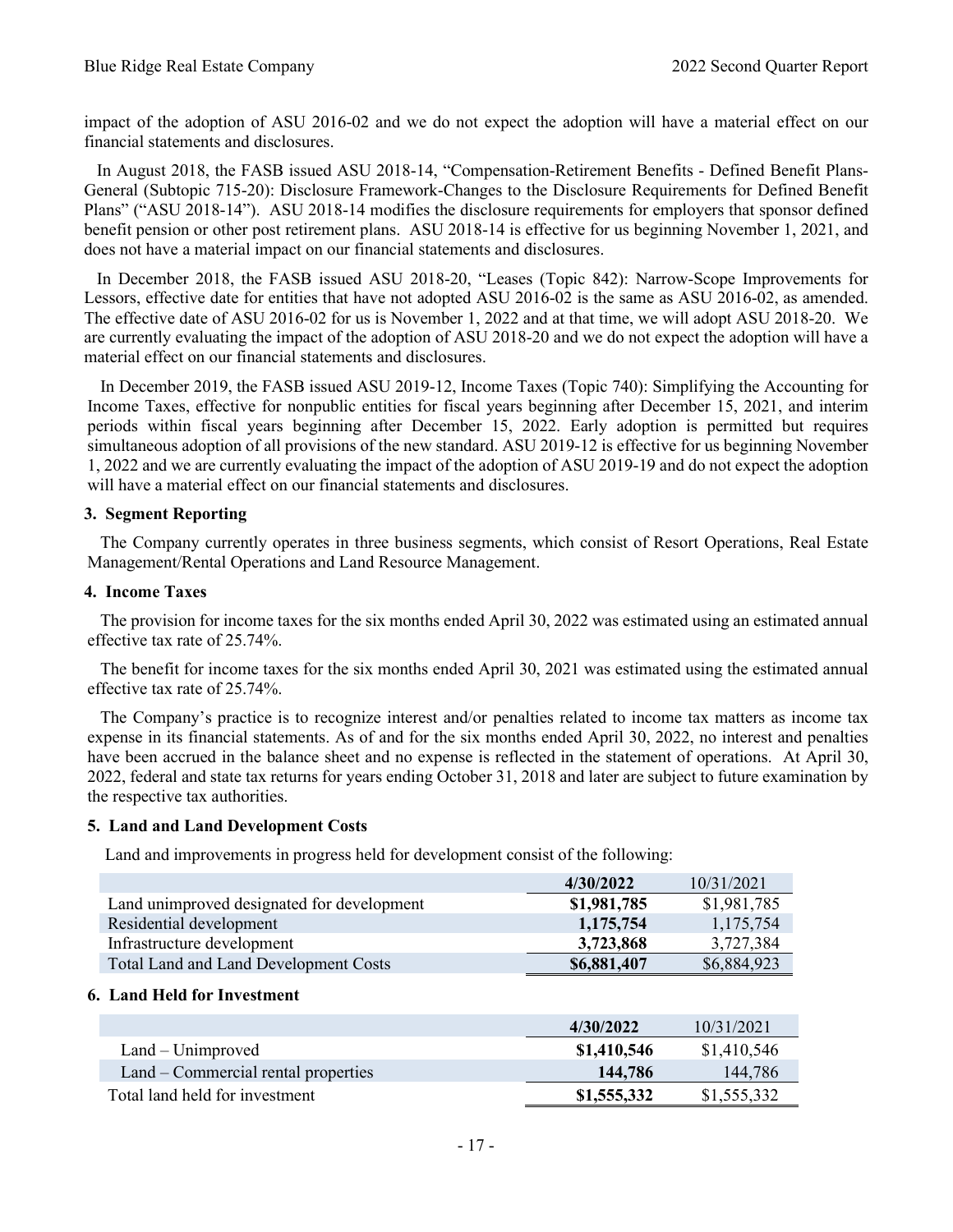## **7. Marketable Securities**

The cost and fair value of marketable securities are as follows:

|                             | <b>April 30, 2022</b> |                            |                                    |                   |  |
|-----------------------------|-----------------------|----------------------------|------------------------------------|-------------------|--|
|                             | Cost                  | <b>Unrealized</b><br>Gains | <b>Unrealized</b><br><b>Losses</b> | <b>Fair Value</b> |  |
| Preferred equity securities | \$474,866             | \$17,792                   | (S5,581)                           | \$487,077         |  |
| Government bonds            |                       |                            |                                    |                   |  |
| (net of \$884 amortization) | 1,399,050             | 129                        | (3,801)                            | 1,395,378         |  |
| Bond mutual fund            | 76,456                | 0                          | (6,936)                            | 69,520            |  |
| Exchange traded fund        | 88,431                | $\boldsymbol{0}$           | (2,191)                            | 86,240            |  |
| Certificate of deposit      | 140,000               | $\bf{0}$                   | 0                                  | 140,000           |  |
| Total marketable securities | \$2,178,803           | \$17,921                   | (\$18,509)                         | \$2,178,215       |  |

The cost of the available for sale certificate of deposit at April 30, 2022 was \$140,000 maturing within one year. On March 8, 2022 a certificate in the amount of \$140,000 matured and yielded interest of \$140. The Company reinvested \$140,000 in a certificate of deposit with Mauch Chunk Trust for a term of 12 months with a new maturity date of March 8, 2023. The preferred stocks include investments in 11 public companies in various industries with the largest investment, at market value, in a single company of \$121,149. For the six months ended April 30, 2022, there were realized gains of \$4,043 and \$3 of realized losses on the sale of equity securities.

|                             | October 31, 2021 |            |            |             |  |  |
|-----------------------------|------------------|------------|------------|-------------|--|--|
|                             | Cost             | Unrealized | Unrealized | Fair Value  |  |  |
|                             |                  | Gains      | Losses     |             |  |  |
| Preferred equity securities | \$703,527        | \$88,327   | \$0        | \$791,854   |  |  |
| Bond mutual fund            | 50,035           | 262        |            | 50,297      |  |  |
| Exchange traded fund        | 44,242           | 0          | (82)       | 44,160      |  |  |
| Certificate of deposit      | 140,000          |            |            | 140,000     |  |  |
| Total marketable securities | \$937,804        | \$88,589   | \$82       | \$1,026,311 |  |  |

The cost of a certificate of deposit at October 31, 2021 maturing within one year was \$140,000. On March 8, 2021 a certificate in the amount of \$140,000 matured and yielded interest of \$1,333. The Company reinvested \$140,000 in a certificate of deposit with Mauch Chunk Trust for a term of 12 months with a new maturity date of March 8, 2022. On June 24, 2021, a \$77,000 certificate matured yielding interest of \$6,362. The \$83,362 was deposited back into operating cash. The preferred stocks include investments in 16 public companies in various industries with the largest investment, at market value, in a single company of \$151,997. For the twelve months ended October 31, 2021, there were realized gains of \$1,449 and realized losses of \$83 on sales of marketable securities.

#### **8. Pension Benefits**

Components of Net Periodic Pension Cost:

|                                  | Three Months Ended |           | <b>Six Months Ended</b> |            |
|----------------------------------|--------------------|-----------|-------------------------|------------|
|                                  | 4/30/2022          | 4/30/2021 | 4/30/2022               | 4/30/2021  |
|                                  |                    |           |                         |            |
| Interest Cost                    | \$49,608           | \$49,782  | \$99,500                | \$99,782   |
| Expected return on plan assets   | (99, 285)          | (93, 981) | (191,000)               | (163, 481) |
|                                  |                    |           |                         |            |
| Amortization of accumulated loss | 39,154             | 55,750    | 110,002                 | 121,750    |
| Total net periodic pension cost  | $(\$10,523)$       | \$11,551  | \$18,502                | \$58,051   |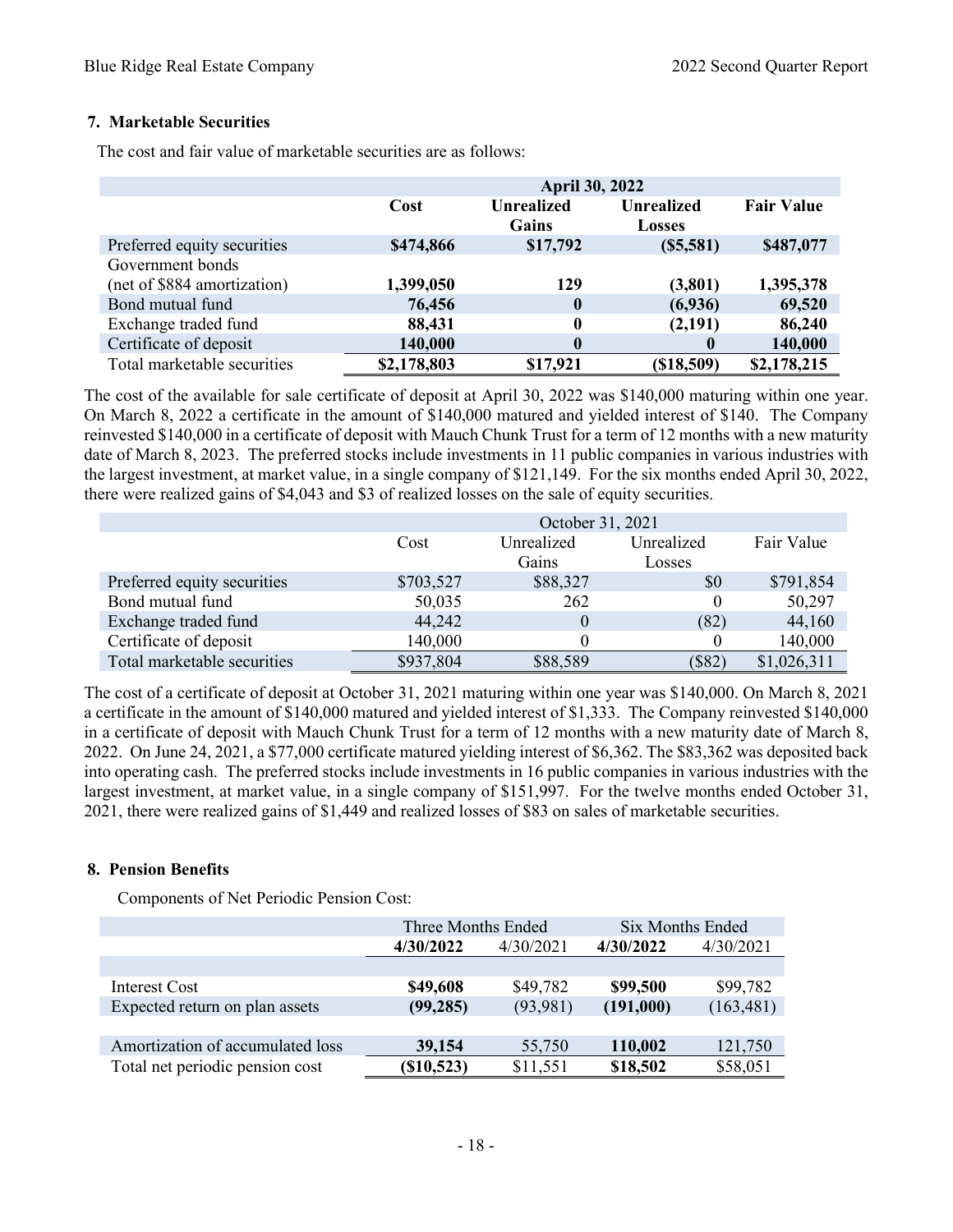On November 1, 2021, the Company adopted ASU 2018-14, "Compensation-Retirement Benefits - Defined Benefit Plans-General (Subtopic 715-20): Disclosure Framework-Changes to the Disclosure Requirements for Defined Benefit Plans" ("ASU 2018-14"). ASU 2018-14 modifies the disclosure requirements for employers that sponsor defined benefit pension or other post retirement plans. ASU 2018-14 is effective for us beginning November 1, 2021, and does not have a material impact on our financial statements and disclosures.

 The Company expects to contribute a minimum of \$399,168 to the pension plan in the fiscal year ending October 31, 2022 ("Fiscal 2022"). As of April 30, 2022, the Company has made contributions \$159,325 and anticipates contributing the \$239,843 to fund their pension plan in the remaining six months of Fiscal 2022.

#### **9. Accumulated Other Comprehensive Loss**

 The following table presents the changes in the accumulated other comprehensive loss for the twelve months ended October 31, 2021:

|                                           | 10/31/2021      |                   |
|-------------------------------------------|-----------------|-------------------|
|                                           |                 | Accumulated Other |
|                                           | Defined Benefit | Comprehensive     |
|                                           | Pension Plan    | Loss              |
| Beginning balance                         | (S1,773,992)    | \$1,773,992)      |
| Current period other comprehensive income | 524,928         | 524,928           |
| <b>Ending balance</b>                     | (\$1,249,064)   | (\$1,249,064)     |

The other comprehensive income (loss) is reported net of tax.

## **10. Fair Value of Financial Instruments and Impairment**

 The Company uses ASC 820, "Fair Value Measurements" ("ASC 820"), to measure the fair value of certain assets and liabilities. ASC 820 provides a framework for measuring fair value in accordance with GAAP, establishes a fair value hierarchy which requires an entity to maximize the use of observable inputs and minimize the use of unobservable inputs when measuring fair value and requires certain disclosures about fair value measurements.

The fair value hierarchy is summarized below:

- Level 1: Fair value determined based on quoted prices in active markets for identical assets or liabilities.
- Level 2: Fair value determined using significant observable inputs, generally either quoted prices in active markets for similar assets or liabilities or quoted prices in markets that are not active.
- Level 3: Fair value determined using significant unobservable inputs, such as pricing models, discounted cash flows, or similar techniques.

The estimated recurring fair values of the Company's financial instruments at April 30, 2022 and October 31, 2021 are as follows:

|                                    | 4/30/2022     |                   | 10/31/2021   |              |
|------------------------------------|---------------|-------------------|--------------|--------------|
|                                    | Carrying      |                   | Carrying     |              |
|                                    | <b>Amount</b> | <b>Fair Value</b> | Amount       | Fair Value   |
| ASSETS:                            |               |                   |              |              |
| Cash and cash equivalents and cash |               |                   |              |              |
| held in escrow                     | \$8,044,370   | \$8,044,370       | \$10,436,129 | \$10,436,129 |
| Marketable securities              | 2,178,215     | 2,178,215         | 1,026,311    | 1,026,311    |
| Accounts receivable                | 40,103        | 40,103            | 59,400       | 59,400       |
| <b>LIABILITIES:</b>                |               |                   |              |              |
| Accounts payable                   | 403,385       | 403,385           | 267,427      | 267,427      |
| <b>Accrued</b> liabilities         | 242,789       | 242,789           | 542,097      | 542,097      |
| Debt                               | \$31,750      | \$33,105          | \$26,003     | \$25,797     |

Fair Values were determined as follows: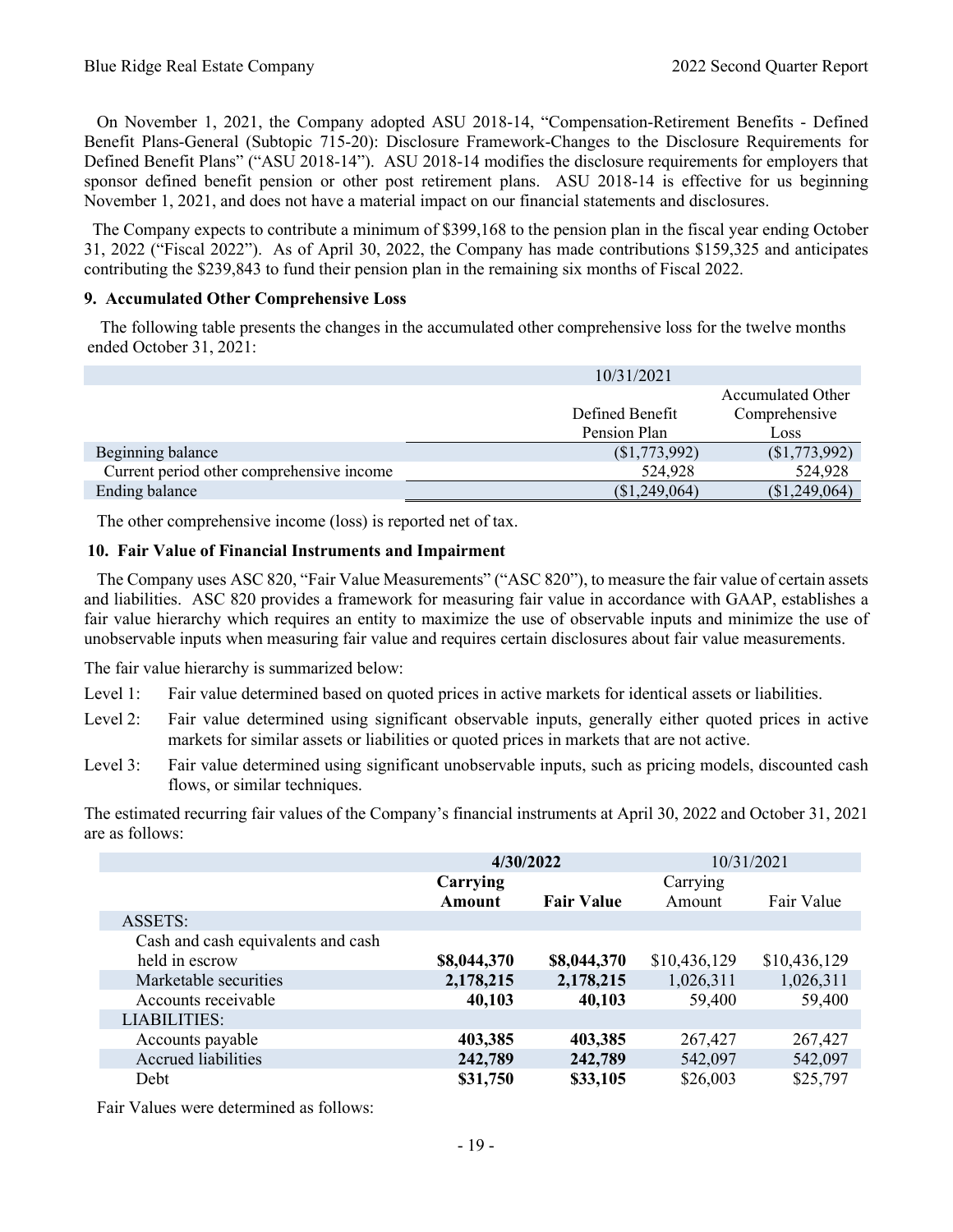Cash and cash equivalents and cash held in escrow, accounts receivable, accounts payable and accrued liabilities: The carrying amounts approximate fair value because of the short-term maturity of these instruments.

 Marketable securities consist of preferred stocks, government bonds, a bond mutual fund, a fixed equity exchange traded fund and a certificate of deposit at April 30, 2022. Marketable securities at October 31, 2021consisted of all the aforementioned with the exception of government bonds which were new to the portfolio in February 2022. Fair value of preferred stocks, government bonds and certificates of deposit is determined using unadjusted quoted prices in active markets for identical assets – Level 1 hierarchy.

 Debt: The fair value of debt is estimated using discounted cash flows based on current borrowing rates available to the Company for similar types of borrowing arrangements - Level 2 hierarchy.

 Preferred equity securities: The fair value of preferred equity securities is determined by the value at the closing price reported on the active markets on which the individual securities are traded.

 The following tables set forth by level within the fair value hierarchy the Company's marketable securities asset at fair value as of April 30, 2022 and October 31, 2021.

|                              |                | <b>Investment Assets at Fair Value</b><br>as of April 30, 2022 |         |              |  |
|------------------------------|----------------|----------------------------------------------------------------|---------|--------------|--|
|                              | <b>Level 1</b> | <b>Level 2</b>                                                 | Level 3 | <b>Total</b> |  |
|                              |                |                                                                |         |              |  |
| Preferred stocks:            |                |                                                                |         |              |  |
| Real estate investment trust | \$174,296      |                                                                |         | \$174,296    |  |
| Finance                      | 302,860        |                                                                |         | 302,860      |  |
| Insurance                    | 9,921          |                                                                |         | 9,921        |  |
| Government bonds             | 1,395,378      |                                                                |         | 1,395,378    |  |
| Bond mutual fund             | 69,520         |                                                                |         | 69,520       |  |
| Exchange traded fund         | 86,240         |                                                                |         | 86,240       |  |
| Certificate of Deposit       | 140,000        |                                                                |         | 140,000      |  |
| Total marketable securities  | \$2,178,215    |                                                                |         | \$2,178,215  |  |

|                              | <b>Investment Assets at Fair Value</b> |                        |         |             |
|------------------------------|----------------------------------------|------------------------|---------|-------------|
|                              |                                        | as of October 31, 2021 |         |             |
|                              | Level 1                                | Level 2                | Level 3 | Total       |
|                              |                                        |                        |         |             |
| <b>Preferred Stocks:</b>     |                                        |                        |         |             |
| Real estate investment trust | \$382,610                              |                        |         | \$382,610   |
| Finance                      | 397,469                                |                        |         | 397,469     |
| Insurance                    | 11,775                                 |                        |         | 11,775      |
| Bond Mutual fund             | 50,297                                 |                        |         | 50,297      |
| Exchange traded fund         | 44,160                                 |                        |         | 44,160      |
| Certificate of Deposit       | 140,000                                |                        |         | 140,000     |
| Total equity securities      | \$1,026,311                            |                        |         | \$1,026,311 |

 As of April 30, 2022, the carrying amount net of prior period impairments for land and land development costs is \$6,881,407. The carrying amount net of prior period impairments for land improvements, buildings and equipment is \$2,201,646. The carrying amount net of prior period impairments for land held for investment is \$1,555,332. The carrying amount for long lived assets held for sale net of prior period impairments is \$27,142. There was no impairment expense in the six months ended April 30, 2022.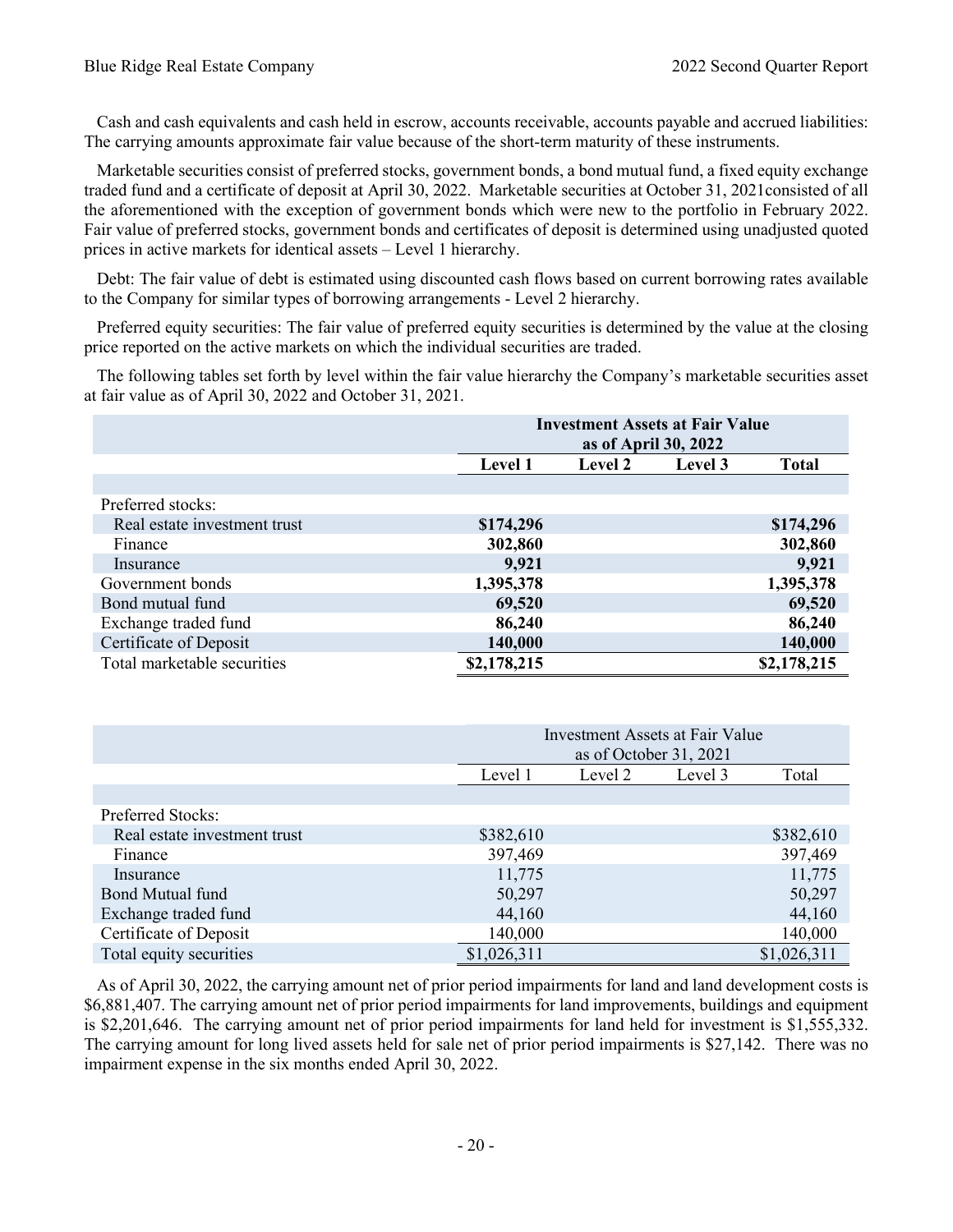As of October 31, 2021, the carrying amount net of prior period impairments for land and land development costs is \$6,884,923. The carrying amount net of prior period impairments for land improvements, buildings and equipment is \$2,108,200. The carrying amount net of prior period impairments for land held for investment is \$1,555,332. The carrying amount for long lived assets held for sale is \$16,946, no impairment was ever expensed on the assets held for sale. There was no impairment expense in Fiscal 2021.

## **11. Per Share Data**

 Earnings per share ("EPS") is based on the weighted average number of common shares outstanding during the period. The calculation of diluted EPS assumes weighted average options have been exercised to purchase shares of common stock in the relevant period, net of assumed repurchases using the treasury stock method. For the three and six months ended April 30, 2022 and 2021, there were no unexercised stock options. As a result, the calculation of diluted EPS has been excluded from the table below since diluted EPS for these periods is equal to EPS.

 Weighted average basic shares, taking into consideration shares issued, weighted average options, if any, used in calculating EPS, treasury shares repurchased, shares cancelled and basic loss per weighted average share for the three and six months ended April 30, 2022 and 2021 are as follows:

|                                                                                                    | Three Months Ended |               | Six Months Ended |             |
|----------------------------------------------------------------------------------------------------|--------------------|---------------|------------------|-------------|
|                                                                                                    | 4/30/22            | 4/30/21       | 4/30/22          | 4/30/21     |
| Weighted average shares of common stock<br>outstanding used to compute basic earnings<br>per share | 2,408,599          | 2,414,888     | 2,408,599        | 2,421,066   |
|                                                                                                    |                    |               |                  |             |
| Basic income (loss) per weighted average<br>share is computed as follows:                          |                    |               |                  |             |
| Net income (loss)                                                                                  | (S476, 544)        | $(\$203,880)$ | (S1,027,874)     | \$5,413,527 |
| Weighted average share of common stock<br>outstanding                                              | 2,408,599          | 2,414,888     | 2,408,599        | 2,421,066   |
| Basic income (loss) per weighted average<br>share                                                  | (S0.20)            | $(\$0.08)$    | (S0.43)          | \$2.23      |

#### **12. Supplemental Disclosure to Statements of Cash Flows**

 The following are supplemental disclosures to the statements of cash flows for the six months ended April 30, 2022 and 2021:

|                                                          | 4/30/2022 | 4/30/2021 |
|----------------------------------------------------------|-----------|-----------|
| Cash paid during the period for:                         |           |           |
| Interest                                                 | \$71      | \$489     |
| Income taxes                                             | \$37,000  | \$5,200   |
|                                                          |           |           |
| Non cash                                                 |           |           |
| Reclassification from land and land development costs to |           |           |
| long-lived assets held for sale                          | \$10,196  | \$32,448  |
|                                                          |           |           |

#### **13. Business Segment Information**

 The following information is presented in accordance with the accounting pronouncement regarding disclosures about segments of an enterprise and related information. The Company's business segments were determined from the Company's internal organization and management reporting, which are based primarily on differences in services.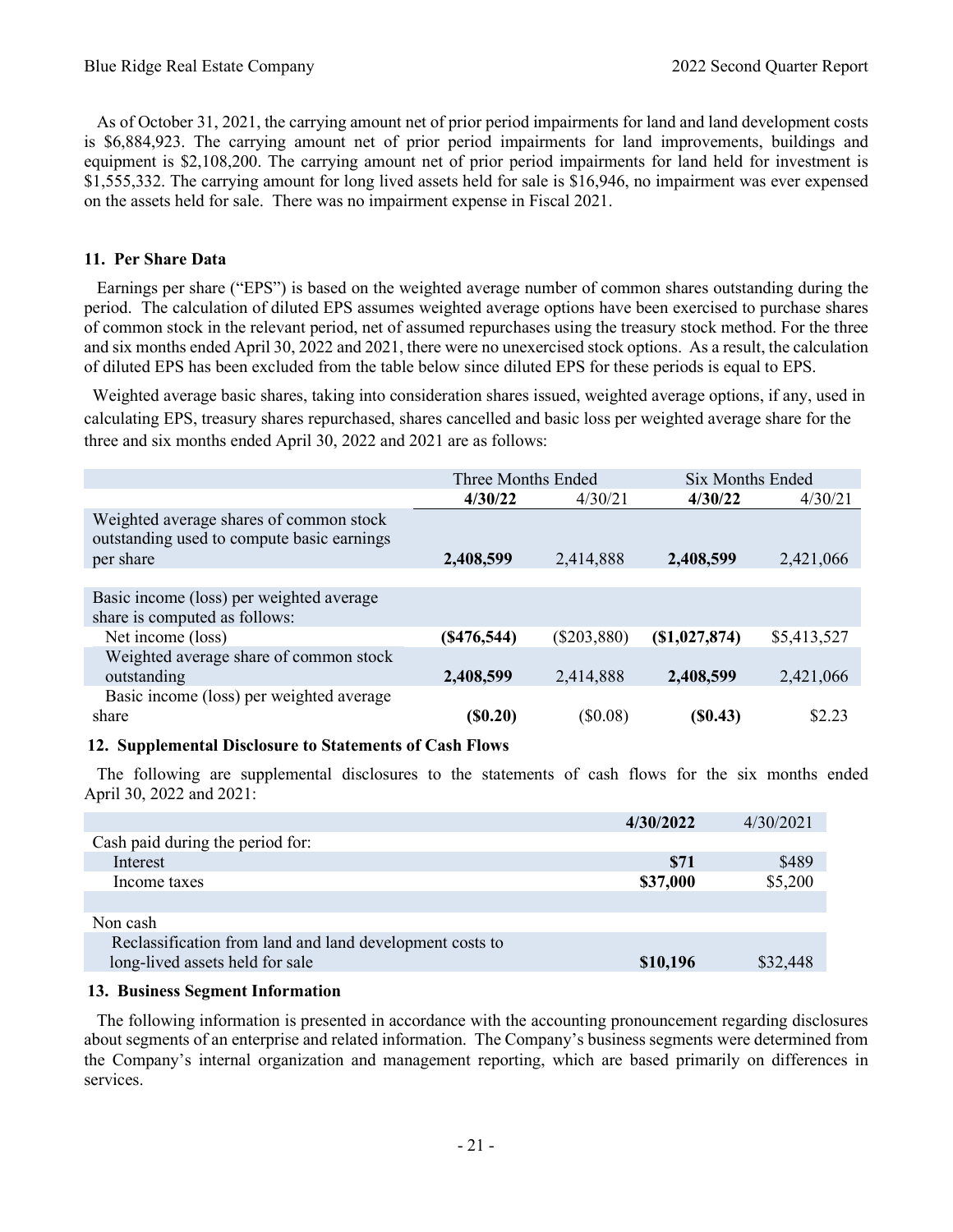## **Resort Operations**

 Resort Operations consists of: amenities surrounding Big Boulder Lake – Boulder View Tavern and Boulder Lake Club; the Jack Frost National Golf Course; and The Stretch fishing club.

#### **Real Estate Management/Rental Operations**

 Real Estate Management/Rental Operations consists of: investment properties leased to others; services to the trusts that operate resort residential communities; and rental of signboards.

#### **Land Resource Management**

 Land Resource Management consists of: land sales; land purchases; timbering operations; a real estate development division; and leasing of land and land improvements. Timbering operations consist of selective timbering on our land holdings. The real estate development division is responsible for the residential land development activities which include overseeing the construction of single and multi-family homes and development of infrastructure.

Information by business segment is as follows:

|                                                                                            | Three months ended |               | Six months ended |               |
|--------------------------------------------------------------------------------------------|--------------------|---------------|------------------|---------------|
|                                                                                            | 4/30/2022          | 4/30/2021     | 4/30/2022        | 4/30/2021     |
| Revenues from operations:                                                                  |                    |               |                  |               |
| Resort operations                                                                          | \$663,299          | \$721,730     | \$1,141,072      | \$1,131,372   |
| Real estate management/rental operations                                                   | 163,740            | 179,663       | 320,634          | 362,178       |
| Land resource management                                                                   | 42,643             | 41,754        | 86,188           | 8,484,267     |
| Total revenues from operations                                                             | \$869,682          | \$943,147     | \$1,547,894      | \$9,977,817   |
|                                                                                            |                    |               |                  |               |
| Operating income (loss) from operations,<br>excluding general and administrative expenses: |                    |               |                  |               |
| Resort operations                                                                          | (\$169,342)        | (\$138,710)   | (S419, 573)      | $(\$420,498)$ |
| Real estate management/rental operations                                                   | (9,039)            | (6,984)       | (29,707)         | 8,427         |
| Land resource management                                                                   | (56,009)           | (91, 878)     | (116, 054)       | 8,088,793     |
| Total operating income (loss), excluding general                                           |                    |               |                  |               |
| and administrative expenses                                                                | (S234,390)         | $(\$237,572)$ | $(\$565,334)$    | \$7,676,722   |
|                                                                                            |                    |               |                  |               |
| General and administrative expenses:                                                       |                    |               |                  |               |
| Resort operations                                                                          | \$281,590          | \$425,928     | \$551,202        | \$100,423     |
| Real estate management/rental operations                                                   | 70,398             | 106,028       | 157,737          | 32,148        |
| Land resource management                                                                   | 18,526             | 24,641        | 41,310           | 753,078       |
| Total general and administrative expenses                                                  | \$370,514          | \$556,597     | \$750,249        | \$885,649     |
|                                                                                            |                    |               |                  |               |
| Interest expense:                                                                          |                    |               |                  |               |
| Resort operations                                                                          | \$242              | \$463         | \$242            | \$930         |
| Real estate management/rental operations                                                   | $\boldsymbol{0}$   | 241           | 71               | 489           |
| Land resource management                                                                   | $\bf{0}$           | $\theta$      | $\bf{0}$         | $\theta$      |
| Total Interest expense                                                                     | \$242              | \$704         | \$313            | \$1,419       |
|                                                                                            |                    |               |                  |               |
| Income (loss) before income taxes                                                          | (S641, 544)        | $(\$273,880)$ | (S1, 383, 874)   | \$7,290,527   |

 Identifiable assets, net of accumulated depreciation at April 30, 2022 and October 31, 2021 and depreciation expense and capital expenditures for six months ended April 30, 2022 and the fiscal year ended October 31, 2021 by business segment are as follows: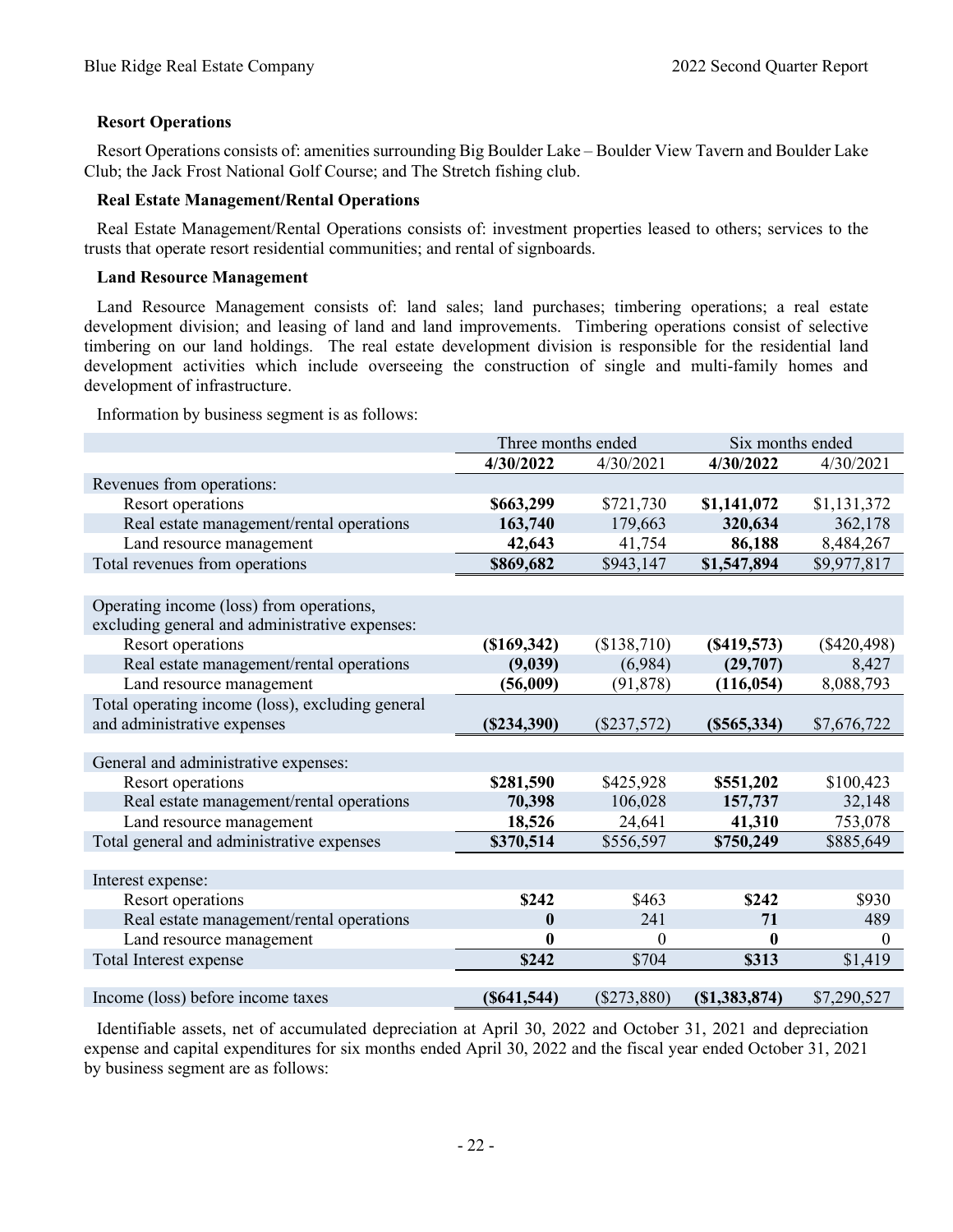| <b>April 30, 2022</b>                | <b>Identifiable Assets</b> | <b>Depreciation and</b><br>Amortization<br><b>Expense</b> | Capital<br><b>Expenditures</b> |
|--------------------------------------|----------------------------|-----------------------------------------------------------|--------------------------------|
| Resort operations                    | \$2,418,339                | \$123,081                                                 | \$308,578                      |
| Real estate management/rental income | 4,643,814                  | 61,417                                                    |                                |
| Land resource management             | 14, 164, 747               | 15,724                                                    |                                |
| Other corporate                      | 375,075                    | 6,286                                                     | 7,222                          |
| Assets held for sale                 | 27,142                     |                                                           |                                |
| <b>Total Assets</b>                  | \$21,629,117               | \$206,508                                                 | \$315,800                      |

|                                      |                     | Capital   |              |
|--------------------------------------|---------------------|-----------|--------------|
| October 31, 2021                     | Identifiable Assets | Expense   | Expenditures |
| <b>Resort Operations</b>             | \$2,279,396         | \$209,728 | \$368,349    |
| Real estate management/rental income | 5,049,371           | 127,674   | 22,470       |
| Land resource management             | 14,939,552          | 31,770    |              |
| Other corporate                      | 260,538             | 14,426    | 17,462       |
| Assets held for sale                 | 16,946              |           |              |
| <b>Total Assets</b>                  | \$22,545,803        | \$383,598 | \$408,281    |

 During the six months ended April 30, 2021, the Company sold 284 acres of land for a sale price of \$8,400,000. There were no significant sales during the six months ended April 30, 2022.

#### **14. Contingencies and Uncertainties**

 The Company is party to various legal proceedings incidental to its business. Certain claims, suits and complaints arising in the ordinary course of business are possible of assertion against the Company.

#### **15. Subsequent Events**

 The Company has evaluated and disclosed subsequent events from April 30, 2022 through the issuance date of the financial statements.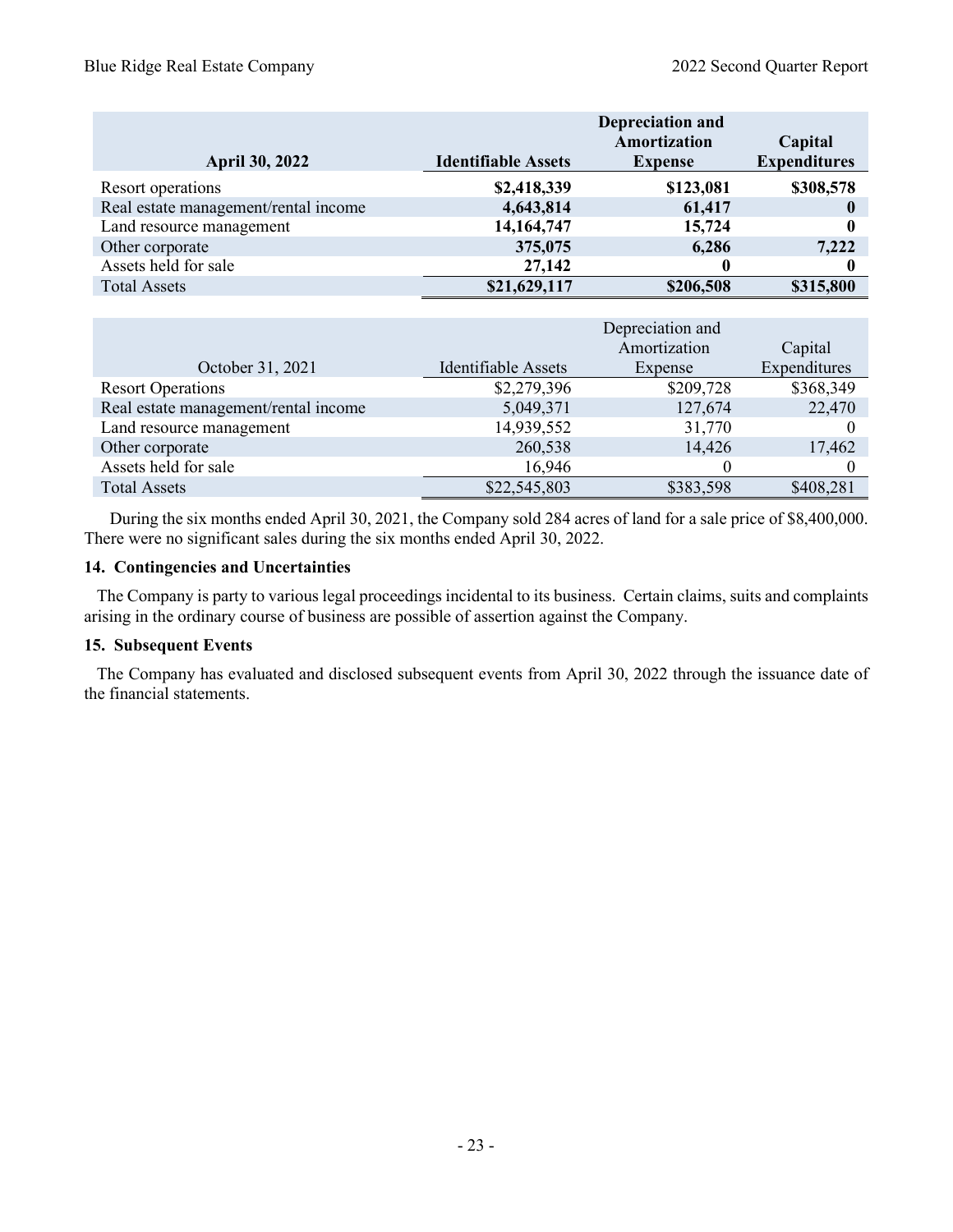#### **MANAGEMENT'S DISCUSSION AND ANALYSIS**

<span id="page-24-0"></span>The following discussion should be read in conjunction with the Financial Statements of Blue Ridge (the "Company") and related notes thereto.

#### **Overview**

Over the past 40 years, we have developed resort residential communities adjacent to the Jack Frost Mountain and Big Boulder Ski Areas located in Lake Harmony, Kidder Township, Pennsylvania. These communities are located in the Pocono Mountains of Pennsylvania, a popular recreation destination for local and regional visitors, especially from the New York City and Philadelphia metropolitan areas. The scenic hills and valleys of the Pocono Mountains offer many opportunities to enjoy outdoor activities such as golfing, fishing, hunting, skiing, snowboarding and other sports.

At April 30, 2022, we owned 9,405 acres of land in Northeastern Pennsylvania. Of these land holdings, we designated 7,899 acres as held for investment, 1,433 acres as held for development and 73 acres as held for sale. It is expected that all of our planned developments will either be subdivided and sold as parcels of land, or be developed into single and multi-family housing.

The real estate industry is cyclical and is subject to numerous economic factors including general business conditions, changes in interest rates, inflation and oversupply of properties. Any sustained period of weakening business or economic conditions will impact the demand for the type of properties we intend to develop. Management continues to monitor the progress of residential home sales within the Northeast.

In light of the economic environment, we will continue to evaluate our strategic plan and our master development plan. We have reviewed the Company's land inventory, oil, gas and mineral rights and development portfolio with a view to maximize shareholder value. As in the past, we will continue to consider opportunistic asset sales of non-core investment properties as a means of funding future operations.

We also have generated revenue through the selective timbering of our land. We rely on the advice of our forester, who is engaged on a consulting basis and who receives a commission on each stumpage contract, for the timing and selection of certain parcels for timbering. Our forester gives significant attention to protecting the environment and maximizing the value of these parcels for future timber harvests.

Boulder View Tavern and Boulder Lake Club are a significant portion of our Resort Operations revenue.

The Jack Frost National Golf Course is managed by Jack Frost Golf Management, LLC, a subsidiary of Antares Golf, LLC (formerly known as Billy Casper Golf, LLC), a nationally-recognized golf course management company. With a continued emphasis on course maintenance, along with the natural maturation of the fairways, Jack Frost National has become one of the premier golf facilities in Northeastern Pennsylvania.

As a result of the Company's focus on real estate activities, we present our balance sheet in an unclassified presentation using the alternate format in order to reflect our assets and liabilities in order of their importance.

#### **Recent Developments**

There are no recent developments.

### **Results of Operations for the Six Months Ended April 30, 2022 and 2021**

Operations for the three and six months ended April 30, 2022 resulted in a net loss of (\$476,544) and (\$1,027,874), or (\$0.20) and (\$0.43) per share respectively, compared to a net loss of (\$203,880) and a net income of \$5,413,527, or (\$0.08) and \$2.23 per share respectively, for the three-and six-month period ended April 30, 2021.

#### **Revenues**

Revenues of \$869,682 and \$1,547,894 for the three and six months ended April 30, 2022 represent a decrease of (\$73,465) and (\$8,429,923) compared to the three and six months ended April 30, 2021. Resort operations revenue decreased (\$58,431) and increased \$9,700, or (8%) and 1% for the three and six months ended April 30, 2022. Real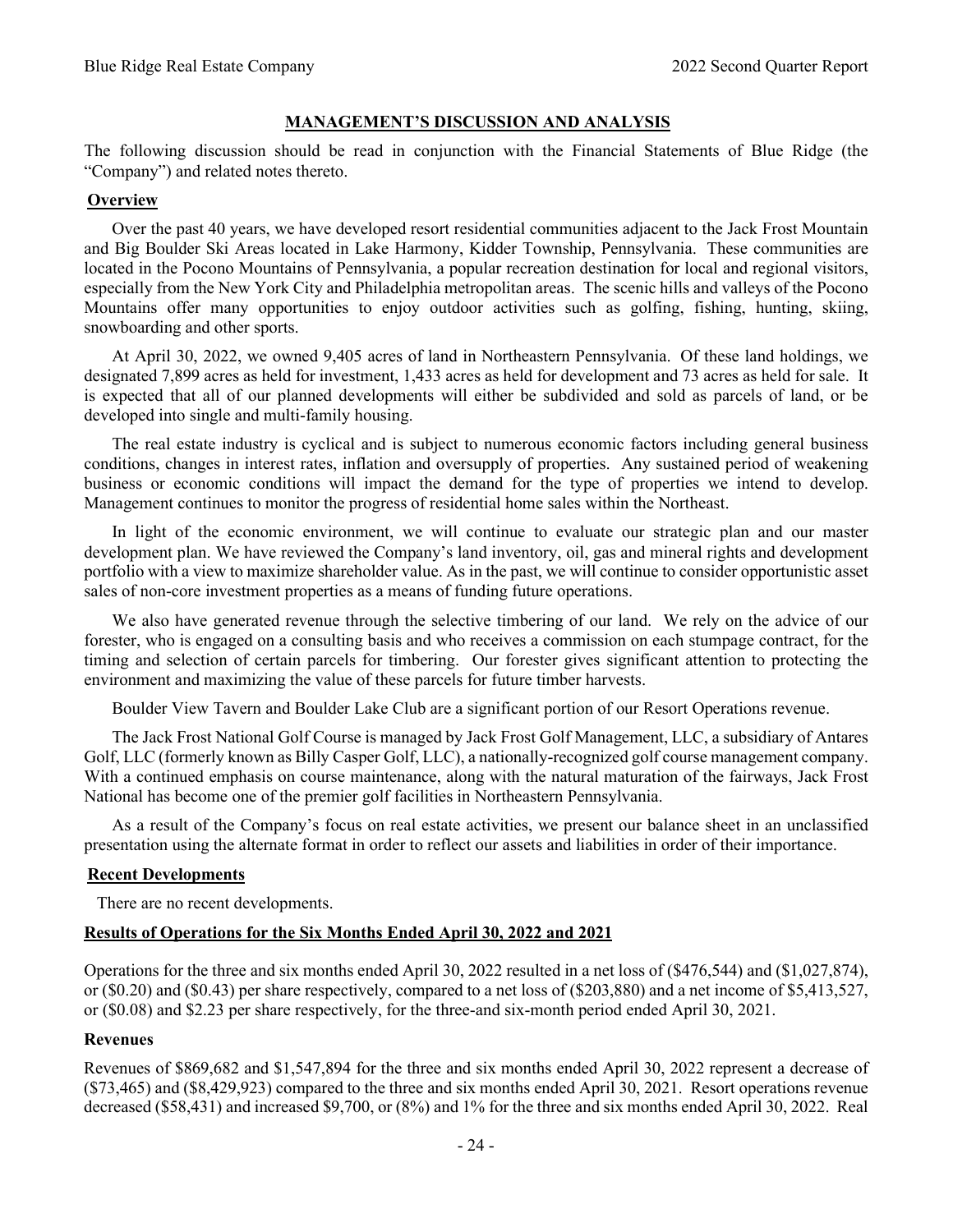Estate Management Operations/Rental Income revenue decreased (\$15,923) and (\$41,544), or (9%) and (11%) for the three and six months ended April 30, 2022, compared to the three and six months ended April 30, 2021. Land Resource Management revenue increased \$889 and decreased (\$8,398,079), or 2% and (99%) for the three and six months ended April 30, 2022 compared to the three and six months ended April 30, 2021.

# **Resort Operations**

Resort operations consist of the Boulder View Tavern, Boulder Lake Club, Jack Frost National Golf Course, and The Stretch fishing club. Resort operations revenue for the six months ended April 30, 2022 was \$1,141,072 as compared to \$1,131,372 for the six months ended April 30, 2021 an increase of \$9,700 or 1%. This was primarily the result of increased revenues at Boulder View Tavern of \$48,428, or 6% increased winter storage income at Boulder Lake Club of \$7,254, or 29% and increased revenues at the Stretch fishing club of \$1,514, or 4%. The increases were offset by a decrease in revenues at Jack Frost National Golf Course of (\$47,496) or (23%).

# **Real Estate Management/Rental Income**

Real Estate Management Operations / Rental Income revenue was \$320,634 for the six months ended April 30, 2022, compared to \$362,178 for the six months ended April 30, 2021, which resulted in a decrease of (\$41,544). Real Estate Management revenue for the six months ended April 30, 2022 decreased to \$278,979 as compared to \$324,465 for the six months ended April 30, 2021, a decrease of (\$45,486). This was primarily the result of decreased trust revenues from the trust services. Rental revenue increased \$3,942 primarily resulting from increased signboard revenues.

# **Land Resource Management**

For the six months ended April 30, 2022, Land Resource Management revenues decreased to \$86,188 compared to \$8,484,267 for the six months ended April 30, 2021, a decrease of (\$8,398,079), primarily due to sale of 284 acres of land in the prior year.

# **Operating Costs**

# **Resort Operations**

Operating costs associated with Resort Operations for the six months ended April 30, 2022 increased to \$1,560,645 compared to \$1,551,870 for the six months ended April 30, 2021, an increase of \$8,775, or 1%. This was primarily related to increased insurance costs.

# **Real Estate Management/Rental Income**

Operating costs associated with Real Estate Management Operations/Rental Income for the six months ended April 30, 2022 decreased to \$350,341 compared to \$353,751 for the six months ended April 30, 2021, a decrease of (\$3,410), or (1%). This decrease was attributed to reduced expenses in both the property management/trust services division and the rental division.

# **Land Resource Management**

Operating costs associated with Land Resource Management for the six months ended April 30, 2022 decreased to \$202,242 compared to \$395,474 for the six months ended April 30, 2021, a decrease of (\$193,232), or (49%). This decrease was primarily the result of the sale of 284 acres of land in Fiscal 2021**.**

# **General and Administration**

General and administration costs for the six months ended April 30, 2022 decreased to \$750,249 as compared to \$885,649 for the six months ended April 30, 2021, a decrease of (\$135,400), or (15%). This decrease is primarily related to a decrease in labor costs (\$168,746) offset by an increase in insurance costs \$7,212 and an increase in audit expense of \$24,000 for the six months ended April 30, 2022 as compared to the six months ended April 30, 2021.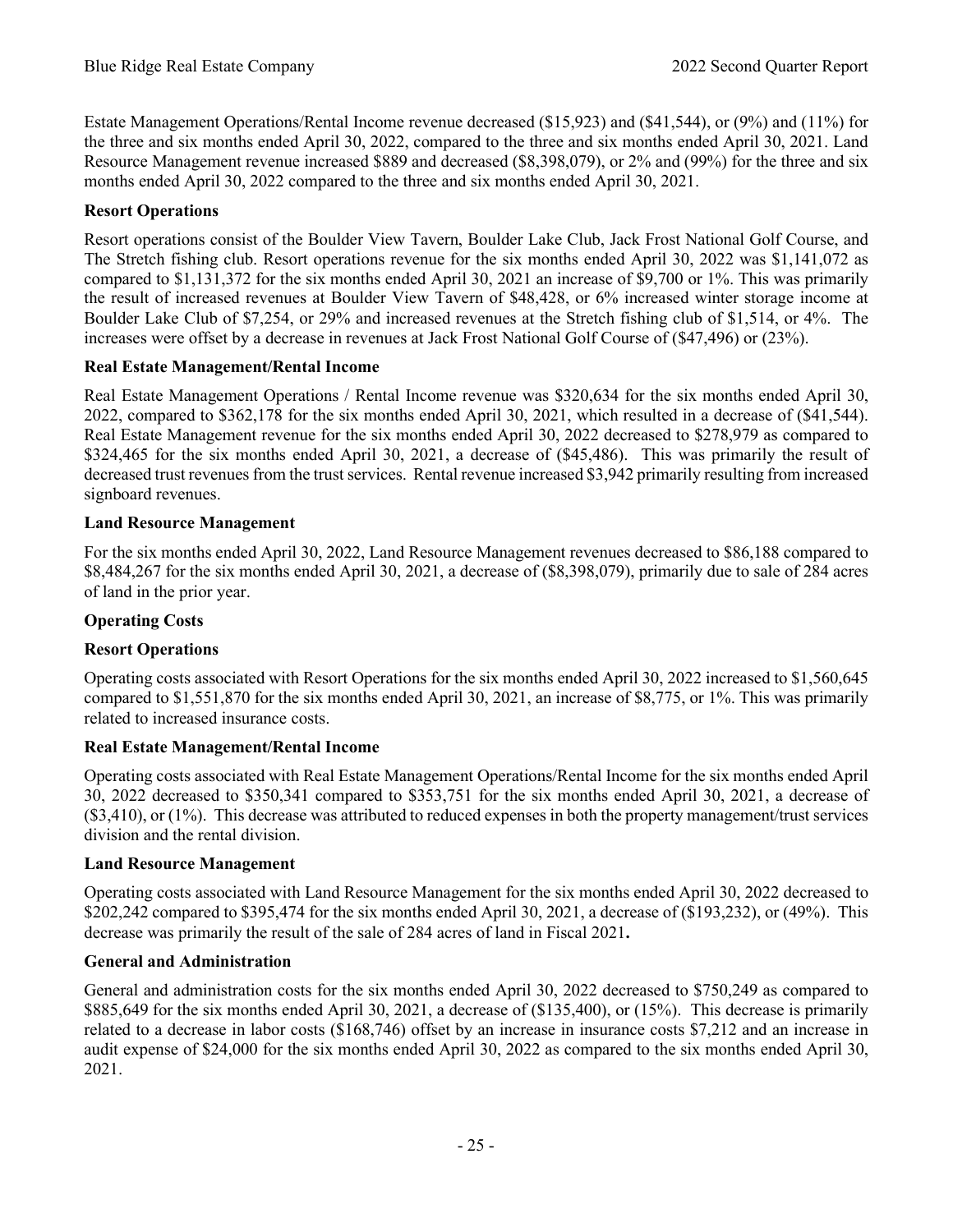## **Other Income and Expense**

Interest expense for the six months ended April 30, 2022 decreased to \$313 compared to \$1,419 for the six months ended April 30, 2021, a decrease of (\$1,106), or (78%).

Interest and dividends on marketable securities, net was \$23,205 for the six months ended April 30, 2022 compared to \$28,537 for the six months ended April 30, 2021, a decrease of (\$5,332), or (19%). Realized gains on disposition of equity securities were \$4,040 for the six months ended April 30, 2022 compared to \$252 in the six months ended April 30, 2021 and there were unrealized losses of (\$89,096) on marketable securities in Fiscal 2022 versus unrealized gains of \$17,056 in Fiscal 2021.

Pension expense for the six months ended April 30, 2022 decreased to \$18,502 compared to \$58,051 for the six months ended April 30, 2021, a decrease of (\$39,549) or (68%).

#### **Tax Rate**

The tax rate specific to federal taxes for the three and six months ended April 30, 2022 and 2021 was 21%. The effective rate for the three and six months ended April 30, 2022 and 2021 was 25.74%.

#### **Liquidity and Capital Resources**

As reflected in the Statements of Cash Flows, net cash used in operating activities was \$867,862 for the six months ended April 30, 2022 versus net cash provided by operating activities was \$7,445,751 for the six months ended April 30, 2021.

There was no material non-recurring cash item for the six months ended April 30, 2022. The sale of 284 acres of land totaling \$8,400,000 was the material non-recurring cash item for the six months ended April 30, 2021.

The Company's investment portfolio includes preferred securities and government bonds with a goal to provide current income with capital preservation over a 3 to 5-year time horizon. At April 30, 2022, the Company's cash and marketable securities totaled \$10,222,060 compared to cash and equity securities of \$11,461,915 at October 31,2021.

On March 21, 2022, the Company entered into a capital lease agreement which is an addendum to a Master Lease Agreement with PNC Equipment Finance, LLC for the procurement of utility vehicle for the Jack Frost National Golf Course in the amount of \$22,323. The lease is due and payable in 24 non-consecutive monthly installments in the months of May through October, through October 20, 2025. The interest is a fixed rate of 5.65%.

On May 5, 2020, the Company applied for and received a loan via the Small Business Administration Payroll Protection Program under Division A, Title I of the CARES Act in the amount of \$510,130. M & T Bank administered the loan. 100% of the funds were utilized for salaries and wages. On April 1, 2021, the total balance of the loan was forgiven.

On July 30, 2020, the Company entered into an installment loan with GM Financial in the amount of \$26,410 for the purchase of a 2020 Chevrolet Colorado. The loan was payable in 36 monthly installments of \$786 from September 2020 to August 2023 and bore interest at a fixed rate of 4.39%. On November 17, 2021, the Company paid this loan in full and on December 23, 2021 the vehicle was sold with a gain on the sale of \$8,154.

On April 17, 2017, Blue Ridge Real Estate Company entered into a capital lease agreement which is an addendum to a Master Lease Agreement with PNC Equipment Finance, LLC for the procurement of mowing equipment for the Jack Frost National Golf Course in the amount of \$135,325. The lease is due and payable in 30 non-consecutive monthly installments in the months of May through October, through June 13, 2022. The interest is a fixed rate of 5.08%.

The Company has one certificate of deposit with Mauch Chunk Trust Company. On March 8, 2022 the certificate in the amount of \$140,000 matured and yielded interest of \$140. The Company reinvested \$140,000 in a certificate of deposit with Mauch Chunk Trust for a term of 12 months with a new maturity date of March 8, 2023. The bank certificate is included in Marketable Securities, which approximates fair value.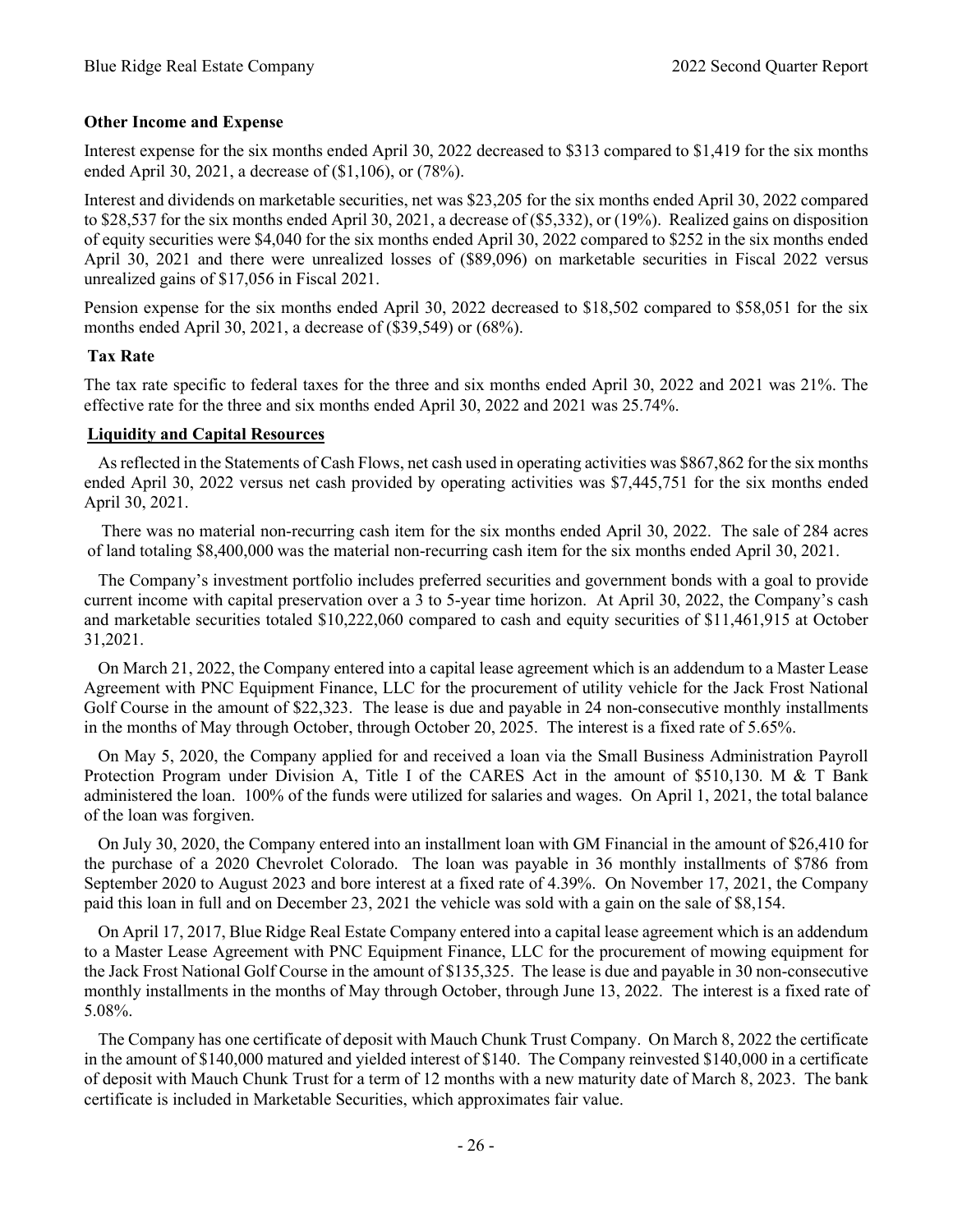On November 14, 2020, the Company renewed an irrevocable stand-by Letter of Credit up to an aggregate of \$140,000 in favor of Pennsylvania Department of Environmental Protection ("PA-DEP"), Bureau of Waterways Engineering with Mauch Chunk Trust Company. The Letter has a term of two years, renewable biennially and is collateralized by the Company's certificate of deposit with Mauch Chunk Trust. The letter was established January 8, 2016 to comply with legislation that requires Blue Ridge as a private owner of two dams to post a financial guarantee adequate to breach the dams if we fail to comply with PA-DEP safety requirements.

The following table sets forth the Company's significant contractual cash obligations for the items indicated as of April 30, 2022, and their expected year of payment or expiration.

|                                           |           | Less than |             |           | More than |
|-------------------------------------------|-----------|-----------|-------------|-----------|-----------|
| Contractual Obligations:                  | Total     | vear      | $1-3$ years | 4-5 years | 5 years   |
| Long Term Debt                            | 80        | \$0       | \$0         | \$0       | \$0       |
| Capital Leases                            | 31,750    | 15,023    | 16,727      |           |           |
| <b>Fixed Rate Interest</b>                | 2,545     | 1,266     | 1,279       |           |           |
| Pension Contribution Obligations (1)      | 239,843   | 239,843   |             |           |           |
| <b>Total Contractual Cash Obligations</b> | \$274,138 | \$256,132 | \$18,006    | \$0       | \$0       |

(1) Estimated funding obligations beyond the current fiscal year are not presented because the requirements fluctuate based on the performance of the plan assets, discount rate assumptions and demographics.

We currently anticipate that the funds needed for future operations and to implement our land development strategy will be satisfied through operating cash, marketable securities, borrowed funds, public offerings or private placements of debt or equity and reinvested profits from sales.

## **Critical Accounting Policies and Significant Judgments and Estimates**

We have identified the most critical accounting policies upon which our financial reporting depends. The critical policies and estimates were determined by considering accounting policies that involve the most complex or subjective decisions or assessments. The most critical accounting policies identified relate to deferred tax liabilities, the valuation of land development costs and long-lived assets, and revenue recognition.

Revenues are derived from a wide variety of sources, including sales of real estate, management of investment properties, operation of a restaurant, a recreational lake club facility and a fly-fishing club, property management services, golf activities, timbering, home construction and leasing activities. Generally, revenues are recognized as services are performed, except as noted below.

We recognize income on the disposition of real estate using the full accrual method. The full accrual method is appropriate at closing when the sales contract has been signed, the buyer has arranged permanent financing and the risks and rewards associated with ownership have been transferred to the buyer. In the few instances that the Company finances the sale, a minimum 20% down payment is required from the buyers. The remaining financed purchase price is not subject to subordination. Down payments of less than 20% are accounted for as deposits.

The costs of developing land for resale as resort homes and the costs of constructing certain related amenities are allocated to the specific parcels to which the costs relate. Such costs, as well as the costs of construction of the resort homes, are charged to operations as sales occur. Land held for resale and resort homes under construction are stated at lower of cost or net realizable value.

Timbering revenues from stumpage contracts are recognized at the time a stumpage contract is signed. At the time a stumpage contract is signed, the risk of ownership is passed to the buyer at a fixed, determinable cost. There is no transfer of title in connection with these contracts. Reasonable assurance of collectability is determined by the date of signing and, at that time, the obligations of the Company is satisfied. Therefore, full accrual recognition at the time of contract execution is appropriate.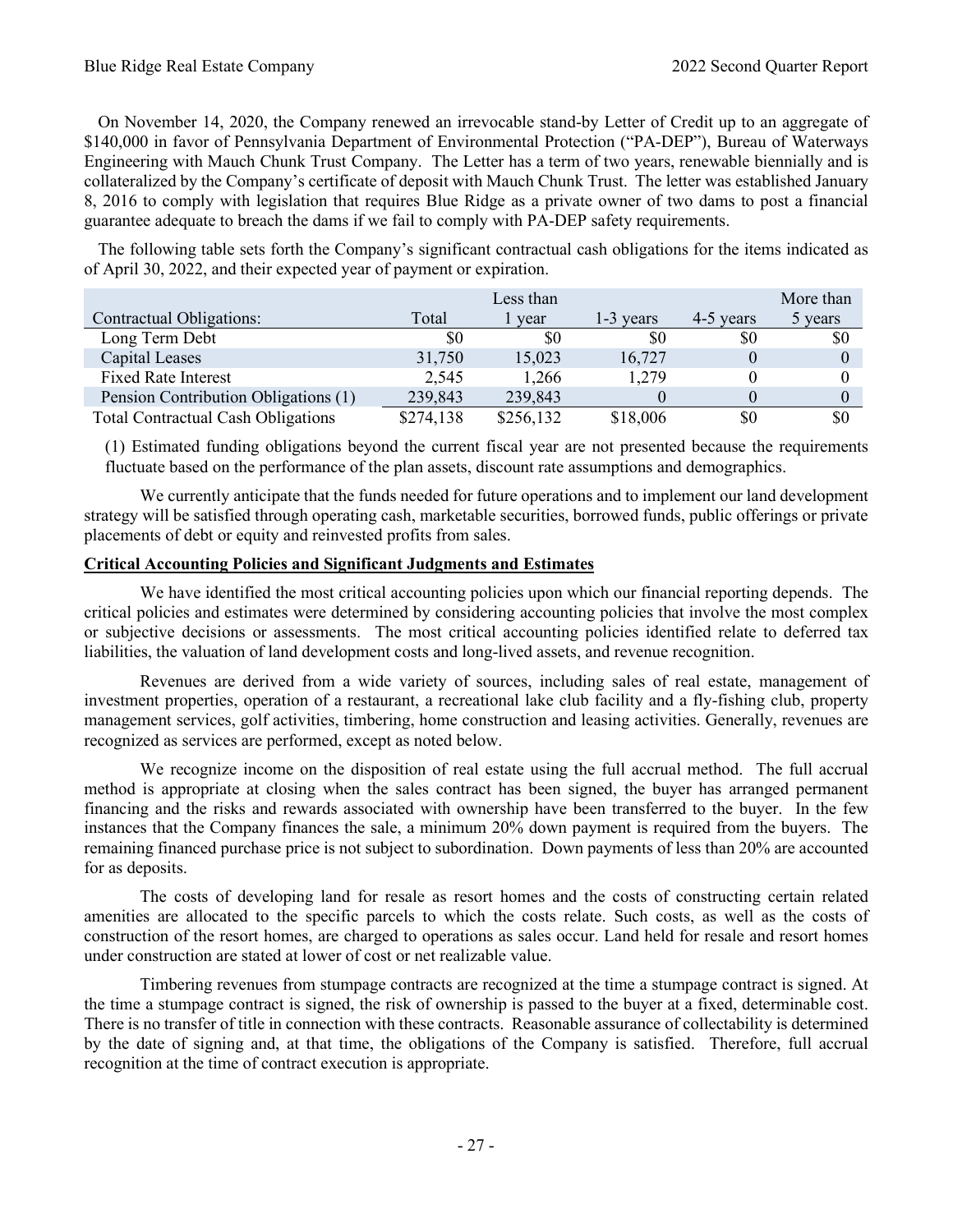Deferred income consists of rents, dues and deposits on land or home sales. These rents, which are not yet earned, are rents from the Company's commercial properties that have been paid in advance. Dues are dues paid in advance related to memberships in the Company's hunting and fishing clubs and golf course memberships paid. Revenues related to the hunting and fishing clubs and golf course memberships are recognized over the seasonal period that the dues cover. We recognize revenue related to the fishing club over a five-month period from May through September, and the golf course over a seven-month period, from April through October. Deposits are required on land and home sales.

Management's estimate of deferred tax assets and liabilities is primarily based on the difference between the tax basis and financial reporting basis of depreciable assets, pension, like-kind exchanges of assets, net operating losses and accruals. Valuation allowances are established, when necessary, to reduce tax assets to the amount expected to be realized.

Real estate development projects are stated at cost unless an impairment exists, in which case the project is written down to fair value in accordance with GAAP. We capitalize as land and land development costs, the original acquisition cost, direct construction and development costs, property taxes, interest incurred on costs related to land under development and other related costs (engineering, surveying, landscaping, etc.) until the property reaches its intended use. Because the development projects are considered as long-lived assets under GAAP, we are required to regularly review the carrying value of each of the projects and write down the value of those projects when we believe the values are not recoverable. The cost of sales for individual parcels of real estate or condominium units within a project is determined using the relative sales value method. Revenue is recognized upon signing of the applicable closing documents, at which time a binding contract is in effect, the buyer has arranged for permanent financing and the Company is assured of payment in full. In addition, at the time of closing, the risks and rewards associated with ownership have been transferred to the buyer. Selling expenses are recorded when incurred.

Long-lived assets, namely properties, are recorded at cost. Depreciation and amortization are provided principally using the straight-line method over the estimated useful life of the asset. Upon sale or retirement of the asset, the cost and related accumulated depreciation are removed from the related accounts, and resulting gains or losses are reflected in income. We test our long-lived assets for recoverability whenever events or changes in circumstances indicate that the carrying value of an asset may not be recoverable. In that event, we utilize either or both a discounted cash flow method or comparable sale pricing method to determine a fair market value. If our use of one or both of these methods indicates that the carrying value of the asset is not recoverable, an impairment loss is recognized in operating income. An impairment loss is the difference between the carrying value and the fair value of the asset less cost to sell. An impairment loss is recognized during the period in which the impairment is determined to be probable and reasonably estimable.

Assets are classified as long-lived assets held for sale when they are expected to be sold within the next year. The amount in long-lived assets held for sale at April 30, 2022 includes 73 acres of land currently under an Agreement of Sale entered into August 24, 2021 and development costs for one parcel.

Significant judgment is applied in assessing the realizability of deferred tax assets. In accordance with GAAP, a valuation allowance is established against a deferred tax asset if, based on the available evidence, it is more-likely-than-not that such asset will not be realized. The realization of a deferred tax asset ultimately depends on the existence of sufficient taxable income in either the carryback or carryforward periods under tax law. We assess the need for valuation allowances for deferred tax assets based on GAAP's "more-likely-than-not" realization threshold criteria. In our assessment, appropriate consideration is given to all positive and negative evidence related to the realization of the deferred tax assets. Forming a conclusion that a valuation allowance is not needed is difficult when there is significant negative evidence such as cumulative losses in recent years. This assessment considers, among other matters, the nature, consistency and magnitude of current and cumulative income and losses, forecasts of future profitability, the duration of statutory carryback or carryforward periods, our experience with operating loss and tax credit carryforwards being used before expiration, and tax planning alternatives.

Our assessment of the need for a valuation allowance on our deferred tax assets includes assessing the likely future tax consequences of events that have been recognized in our consolidated financial statements or tax returns.